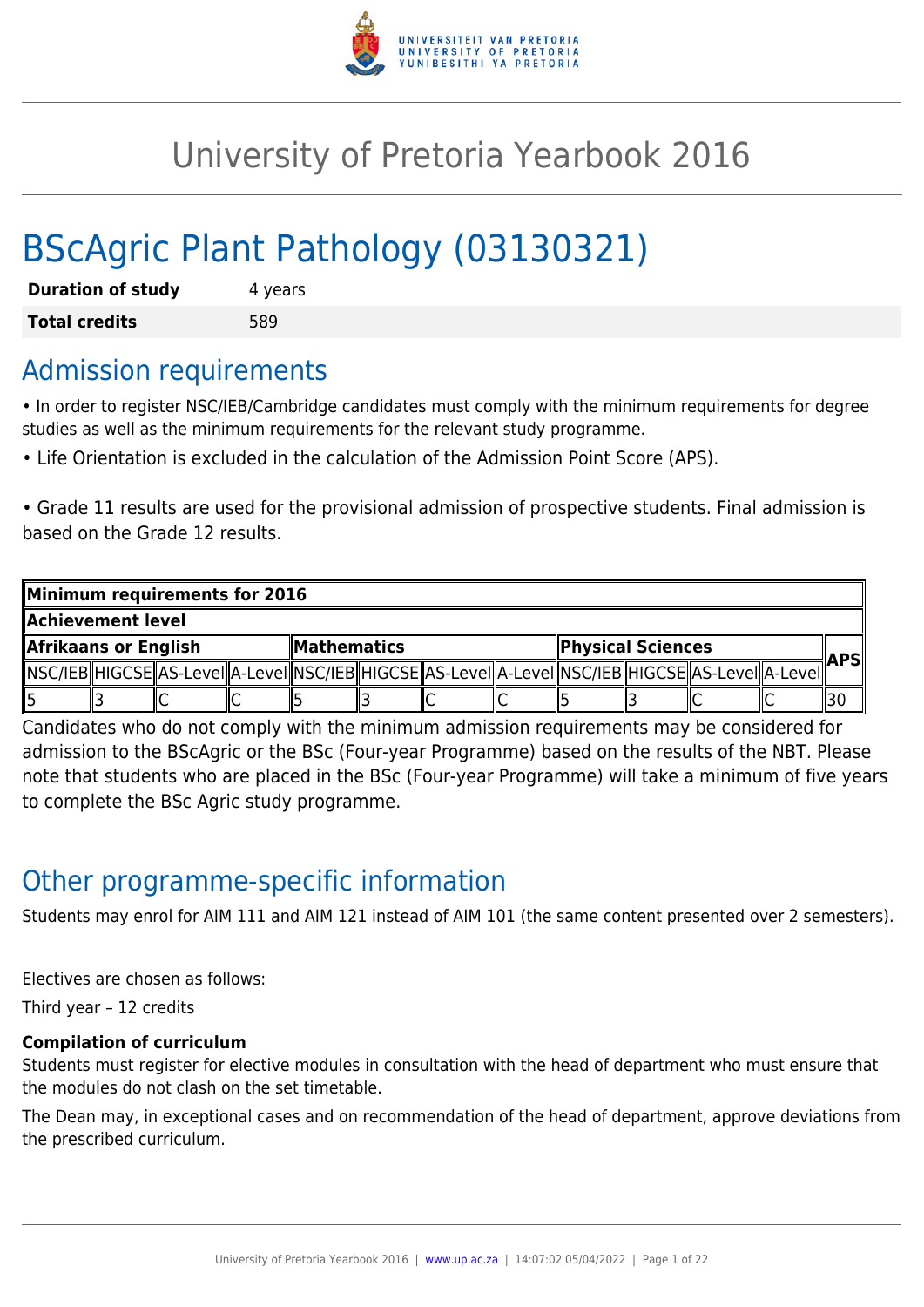

## Promotion to next study year

A student will be promoted to the following year of study if he or she passed 100 credits of the prescribed credits for a year of study, unless the Dean on the recommendation of the head of department decides otherwise. A student who does not comply with the requirements for promotion to the following year of study, retains the credit for the modules already passed and may be admitted by the Dean, on recommendation of the head of department, to modules of the following year of study to a maximum of 48 credits, provided that it will fit in with both the lecture and examination timetable.

## Pass with distinction

The BScAgric degree is conferred with distinction if a student obtains a weighted average of at least 75% in the modules of the major subjects in the third and the fourth year of study, with a weighted average of at least 65% in the other modules of the third and the fourth year of study.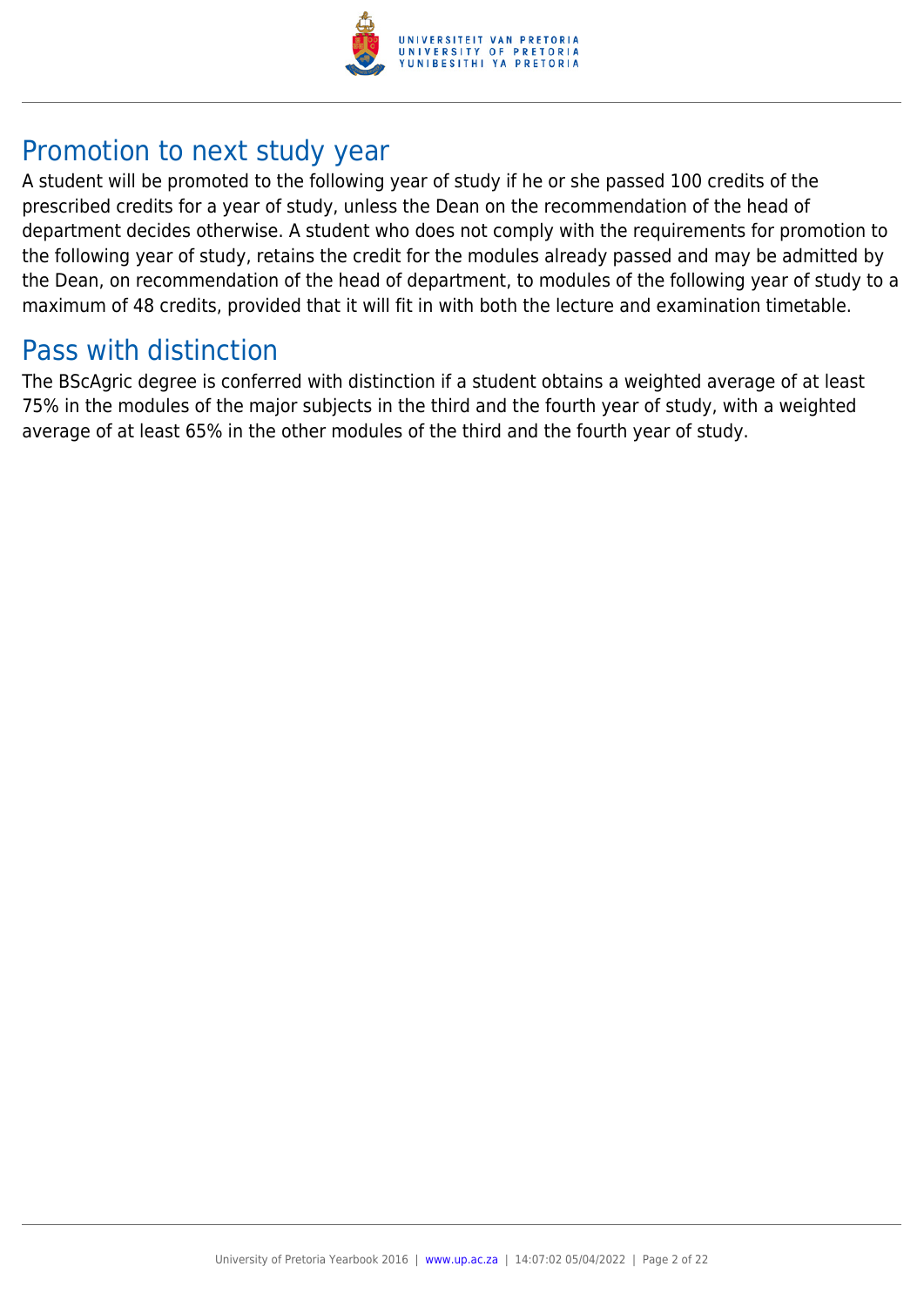

## Curriculum: Year 1

**Minimum credits: 140**

## **Fundamental modules**

### **Academic information management 111 (AIM 111)**

| <b>Module credits</b>         | 4.00                                                                                                                                                                                                                                                                                                                    |
|-------------------------------|-------------------------------------------------------------------------------------------------------------------------------------------------------------------------------------------------------------------------------------------------------------------------------------------------------------------------|
| <b>Service modules</b>        | Faculty of Engineering, Built Environment and Information Technology<br><b>Faculty of Education</b><br><b>Faculty of Economic and Management Sciences</b><br><b>Faculty of Humanities</b><br>Faculty of Law<br><b>Faculty of Health Sciences</b><br>Faculty of Natural and Agricultural Sciences<br>Faculty of Theology |
| <b>Prerequisites</b>          | No prerequisites.                                                                                                                                                                                                                                                                                                       |
| <b>Contact time</b>           | MAMELODI, 2 lectures per week                                                                                                                                                                                                                                                                                           |
| <b>Language of tuition</b>    | Both Afr and Eng                                                                                                                                                                                                                                                                                                        |
| <b>Academic organisation</b>  | <b>Information Science</b>                                                                                                                                                                                                                                                                                              |
| <b>Period of presentation</b> | Semester 1                                                                                                                                                                                                                                                                                                              |

#### **Module content**

Find, evaluate, process, manage and present information resources for academic purposes using appropriate technology.

### **Academic information management 121 (AIM 121)**

| <b>Module credits</b>         | 4.00                                                                                                                                                                                                                                                                                                                                                     |
|-------------------------------|----------------------------------------------------------------------------------------------------------------------------------------------------------------------------------------------------------------------------------------------------------------------------------------------------------------------------------------------------------|
| <b>Service modules</b>        | Faculty of Engineering, Built Environment and Information Technology<br><b>Faculty of Education</b><br>Faculty of Economic and Management Sciences<br><b>Faculty of Humanities</b><br>Faculty of Law<br><b>Faculty of Health Sciences</b><br>Faculty of Natural and Agricultural Sciences<br>Faculty of Theology<br><b>Faculty of Veterinary Science</b> |
| <b>Prerequisites</b>          | No prerequisites.                                                                                                                                                                                                                                                                                                                                        |
| <b>Contact time</b>           | 2 lectures per week, MAMELODI                                                                                                                                                                                                                                                                                                                            |
| <b>Language of tuition</b>    | Both Afr and Eng                                                                                                                                                                                                                                                                                                                                         |
| <b>Academic organisation</b>  | <b>Information Science</b>                                                                                                                                                                                                                                                                                                                               |
| <b>Period of presentation</b> | Semester 2                                                                                                                                                                                                                                                                                                                                               |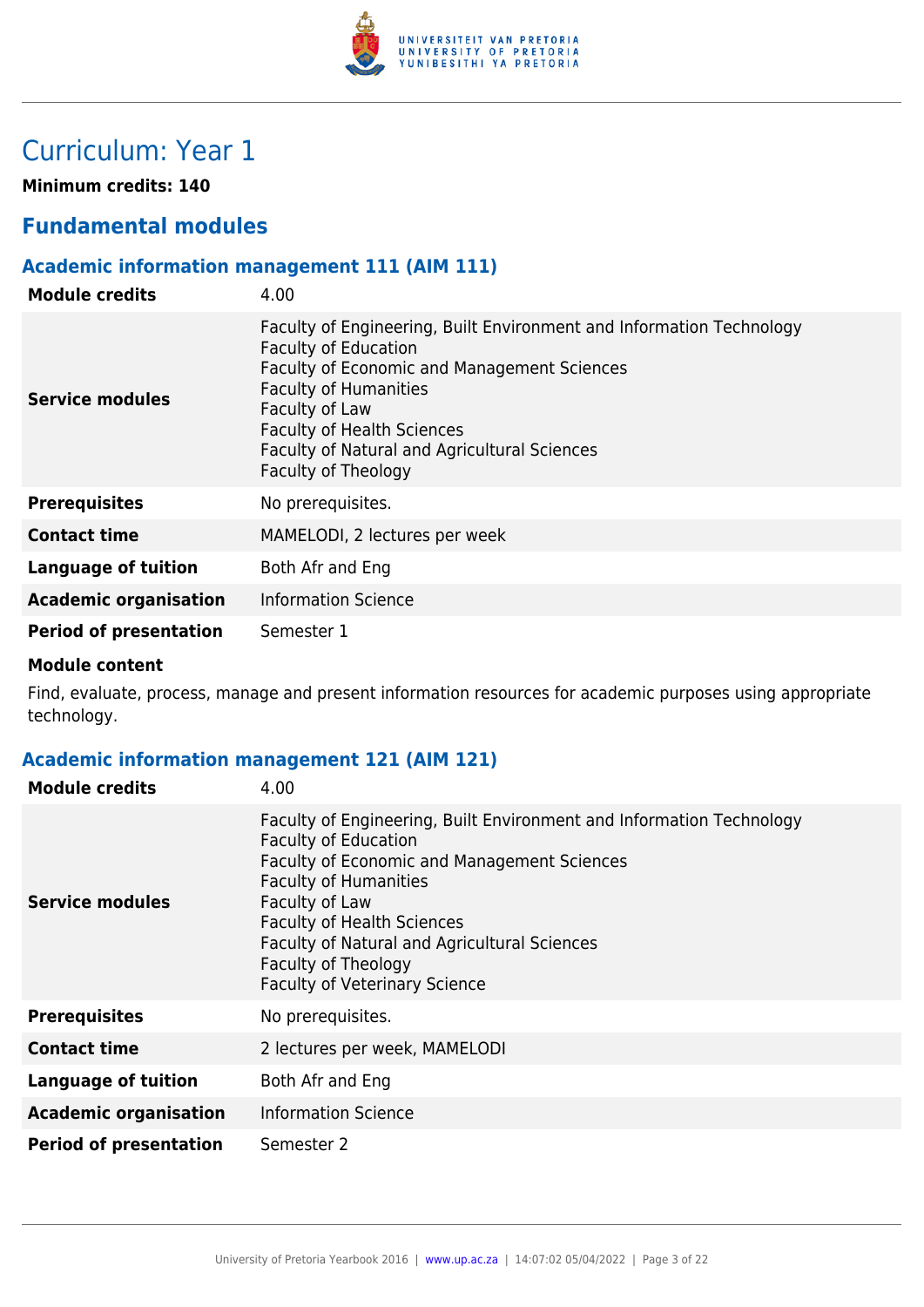

Apply effective search strategies in different technological environments. Demonstrate the ethical and fair use of information resources. Integrate 21st-century communications into the management of academic information.

### **Language and study skills 110 (LST 110)**

| 6.00                                                                                 |
|--------------------------------------------------------------------------------------|
| Faculty of Natural and Agricultural Sciences<br><b>Faculty of Veterinary Science</b> |
| No prerequisites.                                                                    |
| 2 lectures per week                                                                  |
| English                                                                              |
| Unit for Academic Literacy                                                           |
| Semester 1                                                                           |
|                                                                                      |

#### **Module content**

The module aims to equip students with the ability to cope with the reading and writing demands of scientific disciplines.

#### **Academic orientation 102 (UPO 102)**

| <b>Module credits</b>         | 0.00                          |
|-------------------------------|-------------------------------|
| Language of tuition           | Double Medium                 |
| <b>Academic organisation</b>  | Natural + Agric Sciences Dean |
| <b>Period of presentation</b> | Year                          |

### **Academic information management 102 (AIM 102)**

| <b>Module credits</b>         | 6.00                                                                                                                                                                                                                                                                                           |
|-------------------------------|------------------------------------------------------------------------------------------------------------------------------------------------------------------------------------------------------------------------------------------------------------------------------------------------|
| <b>Service modules</b>        | <b>Faculty of Education</b><br><b>Faculty of Economic and Management Sciences</b><br><b>Faculty of Humanities</b><br>Faculty of Law<br><b>Faculty of Health Sciences</b><br><b>Faculty of Natural and Agricultural Sciences</b><br>Faculty of Theology<br><b>Faculty of Veterinary Science</b> |
| <b>Contact time</b>           | 2 lectures per week                                                                                                                                                                                                                                                                            |
| <b>Language of tuition</b>    | Both Afr and Eng                                                                                                                                                                                                                                                                               |
| <b>Academic organisation</b>  | <b>Information Science</b>                                                                                                                                                                                                                                                                     |
| <b>Period of presentation</b> | Semester 2                                                                                                                                                                                                                                                                                     |
|                               |                                                                                                                                                                                                                                                                                                |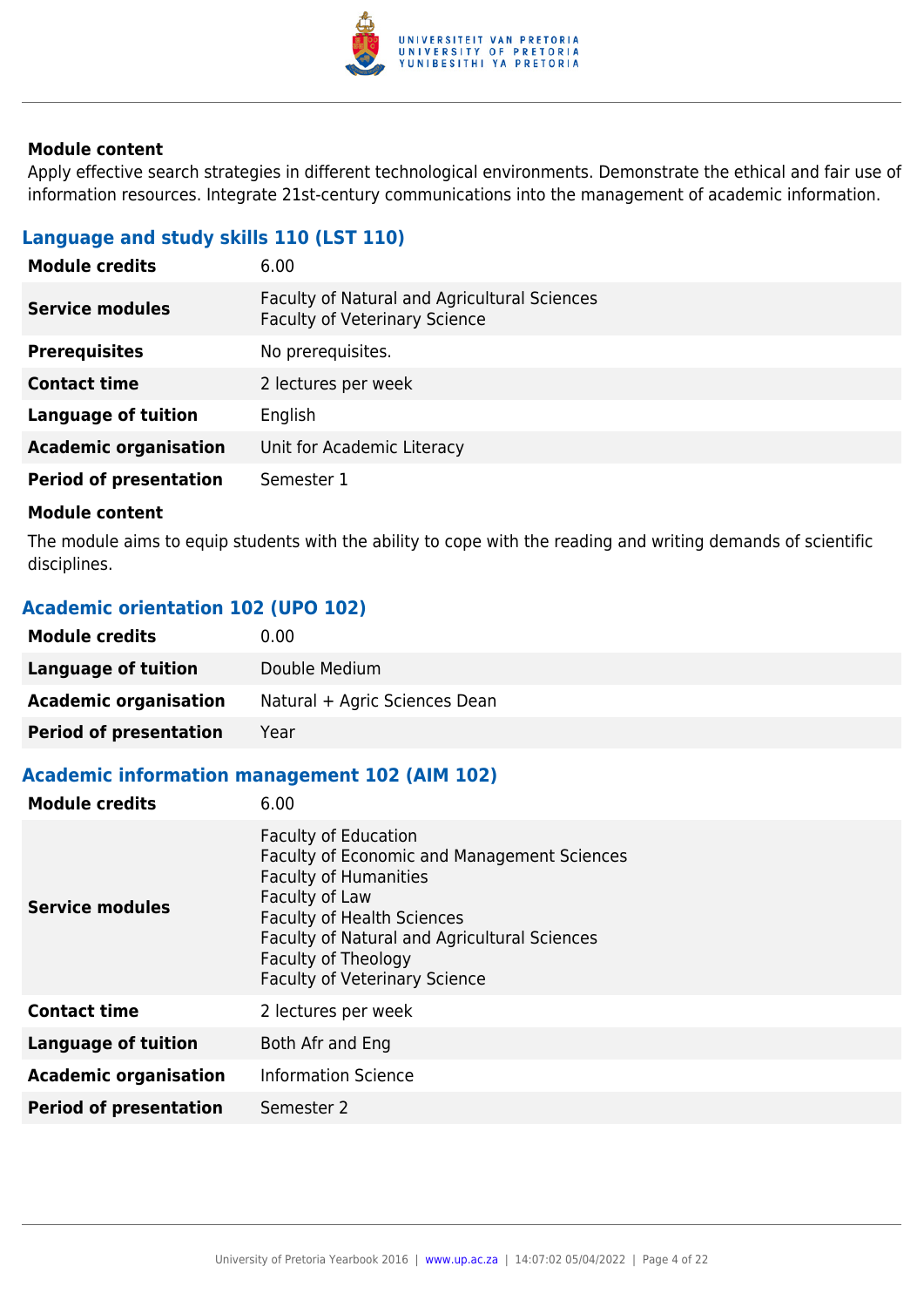

Find, evaluate, process, manage and present information resources for academic purposes using appropriate technology. Apply effective search strategies in different technological environments. Demonstrate the ethical and fair use of information resources. Integrate 21st-century communications into the management of academic information.

### **Core modules**

#### **Biometry 120 (BME 120)**

| <b>Module credits</b>         | 16.00                                                                                                                                                        |
|-------------------------------|--------------------------------------------------------------------------------------------------------------------------------------------------------------|
| <b>Service modules</b>        | Faculty of Engineering, Built Environment and Information Technology<br>Faculty of Natural and Agricultural Sciences<br><b>Faculty of Veterinary Science</b> |
| <b>Prerequisites</b>          | At least 4 (50-59%) in Mathematics in the Grade 12 examination, or at least 50%<br>in both Statistics 113, 123                                               |
| <b>Contact time</b>           | 1 practical per week, 4 lectures per week                                                                                                                    |
| <b>Language of tuition</b>    | Both Afr and Eng                                                                                                                                             |
| <b>Academic organisation</b>  | <b>Statistics</b>                                                                                                                                            |
| <b>Period of presentation</b> | Semester 2                                                                                                                                                   |

#### **Module content**

Simple statistical analysis: Data collection and analysis: Samples, tabulation, graphical representation, describing location, spread and skewness. Introductory probability and distribution theory. Sampling distributions and the central limit theorem. Statistical inference: Basic principles, estimation and testing in the one- and two-sample cases (parametric and non-parametric). Introduction to experimental design. One- and twoway designs, randomised blocks. Multiple statistical analysis: Bivariate data sets: Curve fitting (linear and non-linear), growth curves. Statistical inference in the simple regression case. Categorical analysis: Testing goodness of fit and contingency tables. Multiple regression and correlation: Fitting and testing of models. Residual analysis. Computer literacy: Use of computer packages in data analysis and report writing.

#### **Plant biology 161 (BOT 161)**

| <b>Module credits</b>         | 8.00                                                                                                |
|-------------------------------|-----------------------------------------------------------------------------------------------------|
| <b>Service modules</b>        | Faculty of Engineering, Built Environment and Information Technology<br><b>Faculty of Education</b> |
| <b>Prerequisites</b>          | <b>MLB 111 GS</b>                                                                                   |
| <b>Contact time</b>           | fortnightly practicals, 2 lectures per week                                                         |
| <b>Language of tuition</b>    | Both Afr and Eng                                                                                    |
| <b>Academic organisation</b>  | <b>Plant and Soil Sciences</b>                                                                      |
| <b>Period of presentation</b> | Semester 2                                                                                          |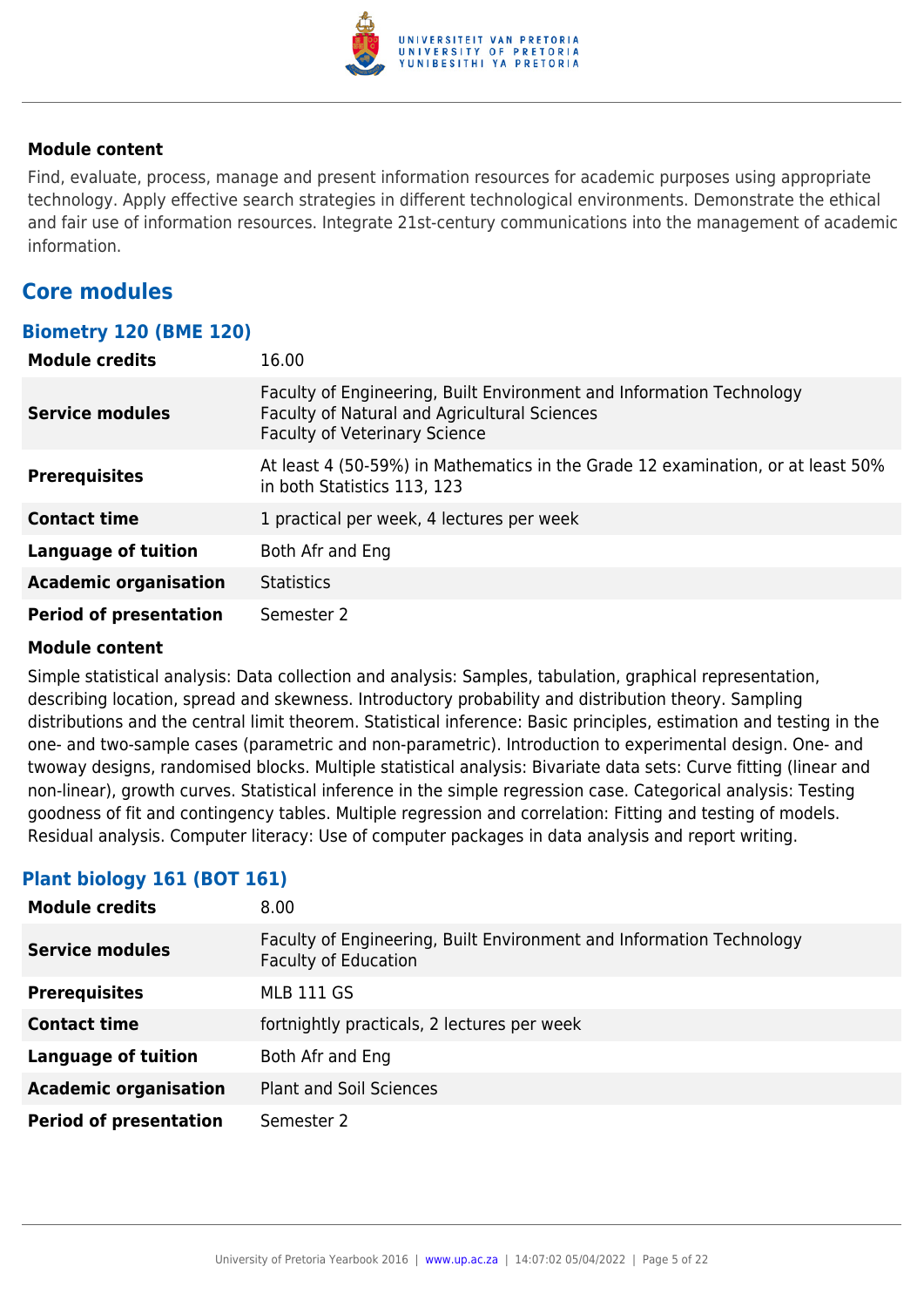

Basic plant structure and function; introductory plant taxonomy and plant systematics; principles of plant molecular biology and biotechnology; adaptation of plants to stress; medicinal compounds from plants; basic principles of plant ecology and their application in natural resource management.

#### **General chemistry 117 (CMY 117)**

| <b>Module credits</b>         | 16.00                                                                                                                                                                            |
|-------------------------------|----------------------------------------------------------------------------------------------------------------------------------------------------------------------------------|
| <b>Service modules</b>        | Faculty of Engineering, Built Environment and Information Technology<br><b>Faculty of Education</b><br><b>Faculty of Health Sciences</b><br><b>Faculty of Veterinary Science</b> |
| <b>Prerequisites</b>          | Final Grade 12 marks of at least 60% for Mathematics and 60% for Physical<br>Sciences.                                                                                           |
| <b>Contact time</b>           | 1 practical per week, 4 lectures per week                                                                                                                                        |
| <b>Language of tuition</b>    | Both Afr and Eng                                                                                                                                                                 |
| <b>Academic organisation</b>  | Chemistry                                                                                                                                                                        |
| <b>Period of presentation</b> | Semester 1                                                                                                                                                                       |

#### **Module content**

General introduction to inorganic, analytical and physical chemistry. Atomic structure and periodicity. Molecular structure and chemical bonding using the VSEOR model. Nomenclature of iorganic ions and compounds. Classification of reactions: precipitation, acid-base, redox reactions and gas-forming reactions. Mole concept and stoichiometric calculations concerning chemical formulas and chemical reactions. Principles of reactivity: energy and chemical reactions. Physical behaviour gases, liquids, solids and solutions and the role of intermolecular forces. Rate of reactions: Introduction to chemical kinetics.

#### **General chemistry 127 (CMY 127)**

| <b>Module credits</b>         | 16.00                                                                                                                                                                            |
|-------------------------------|----------------------------------------------------------------------------------------------------------------------------------------------------------------------------------|
| <b>Service modules</b>        | Faculty of Engineering, Built Environment and Information Technology<br><b>Faculty of Education</b><br><b>Faculty of Health Sciences</b><br><b>Faculty of Veterinary Science</b> |
| <b>Prerequisites</b>          | Natural and Agricultural Sciences students: CMY 117 GS or CMY 154 GS Health<br>Sciences students: none                                                                           |
| <b>Contact time</b>           | 1 practical per week, 4 lectures per week                                                                                                                                        |
| <b>Language of tuition</b>    | Both Afr and Eng                                                                                                                                                                 |
| <b>Academic organisation</b>  | Chemistry                                                                                                                                                                        |
| <b>Period of presentation</b> | Semester 2                                                                                                                                                                       |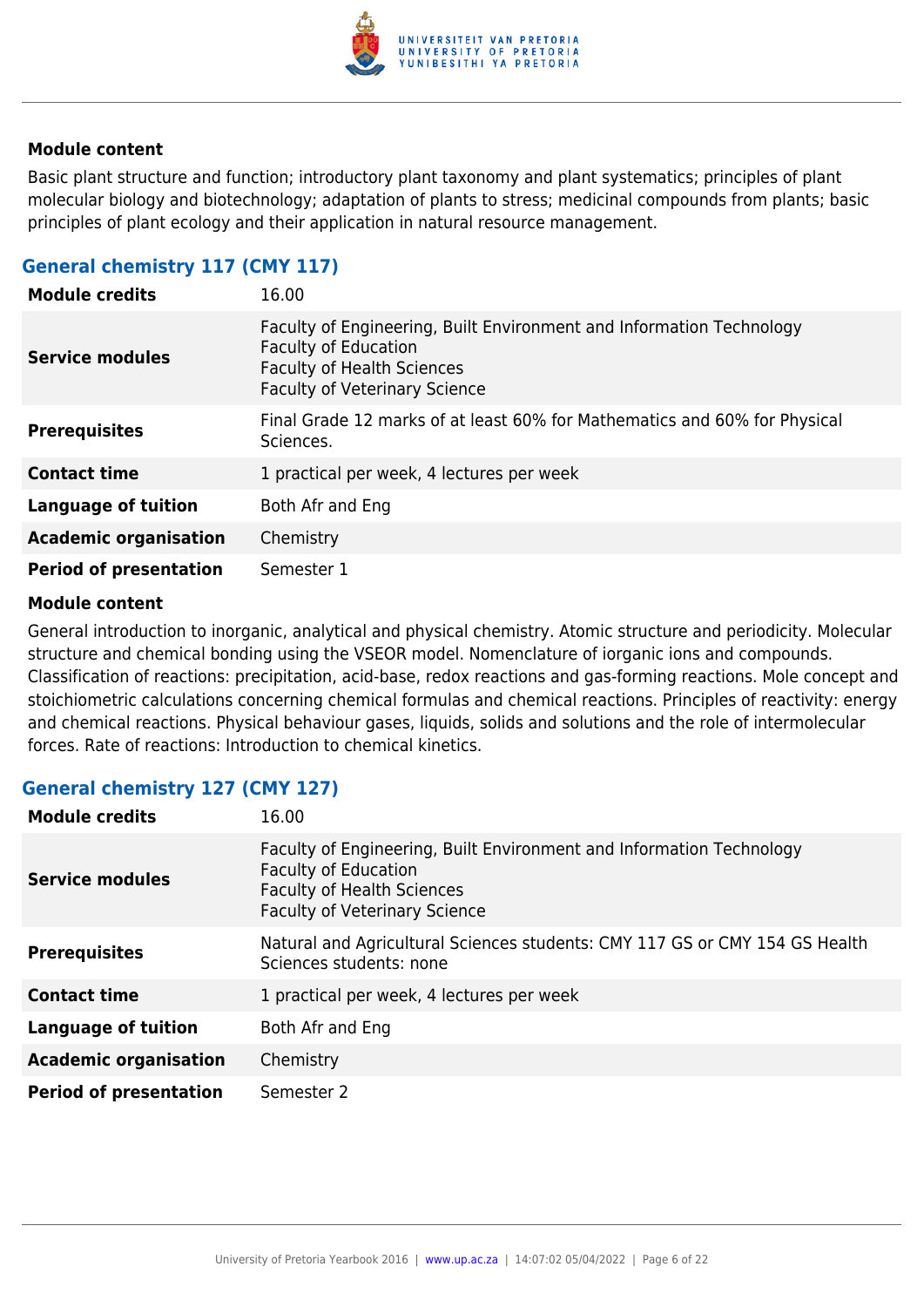

Theory: General physical-analytical chemistry: Physical behaviour of gases, liquids and solids, intermolecular forces, solutions. Principles of reactivity: energy and chemical reactions, entropy and free energy, electrochemistry. Organic chemistry: Structure (bonding), nomenclature, isomerism, introductory stereochemistry, introduction to chemical reactions and chemical properties of organic compounds and biological compounds, i.e. carbohydrates and amino acids. Practical: Molecular structure (model building), synthesis and properties of simple organic compounds.

#### **Introductory genetics 161 (GTS 161)**

| <b>Module credits</b>         | 8.00                                                                                                                                        |
|-------------------------------|---------------------------------------------------------------------------------------------------------------------------------------------|
| <b>Service modules</b>        | Faculty of Engineering, Built Environment and Information Technology<br><b>Faculty of Education</b><br><b>Faculty of Veterinary Science</b> |
| <b>Prerequisites</b>          | <b>MLB 111 GS</b>                                                                                                                           |
| <b>Contact time</b>           | fortnightly practicals, 2 lectures per week                                                                                                 |
| <b>Language of tuition</b>    | Both Afr and Eng                                                                                                                            |
| <b>Academic organisation</b>  | <b>Genetics</b>                                                                                                                             |
| <b>Period of presentation</b> | Semester 2                                                                                                                                  |

#### **Module content**

Chromosomes and cell division. Principles of Mendelian inheritance: locus and alleles, dominance interactions and epistasis. Probability studies. Sex determination and sex linked traits. Pedigree analysis. Extranuclear inheritance. Genetic linkage and chromosome mapping. Chromosome variation.

#### **Introduction to microbiology 161 (MBY 161)**

| <b>Module credits</b>         | 8.00                                                                 |
|-------------------------------|----------------------------------------------------------------------|
| <b>Service modules</b>        | Faculty of Engineering, Built Environment and Information Technology |
| <b>Prerequisites</b>          | <b>MLB 111 GS</b>                                                    |
| <b>Contact time</b>           | 2 lectures per week, 1 practical per week                            |
| <b>Language of tuition</b>    | Both Afr and Eng                                                     |
| <b>Academic organisation</b>  | Microbiology and Plant Path                                          |
| <b>Period of presentation</b> | Semester 2                                                           |

#### **Module content**

The module will introduce the student to the field of Microbiology. Basic Microbiological aspects that will be covered include introduction into the diversity of the microbial world (bacteria, archaea, eukaryotic microorganisms and viruses), basic principles of cell structure and function, microbial nutrition and microbial growth and growth control. Applications in Microbiology will be illustrated by specific examples i.e. bioremediation, animal-microbial symbiosis, plant-microbial symbiosis and the use of microorganisms in industrial microbiology. Wastewater treatment, microbial diseases and food will be introduced using specific examples.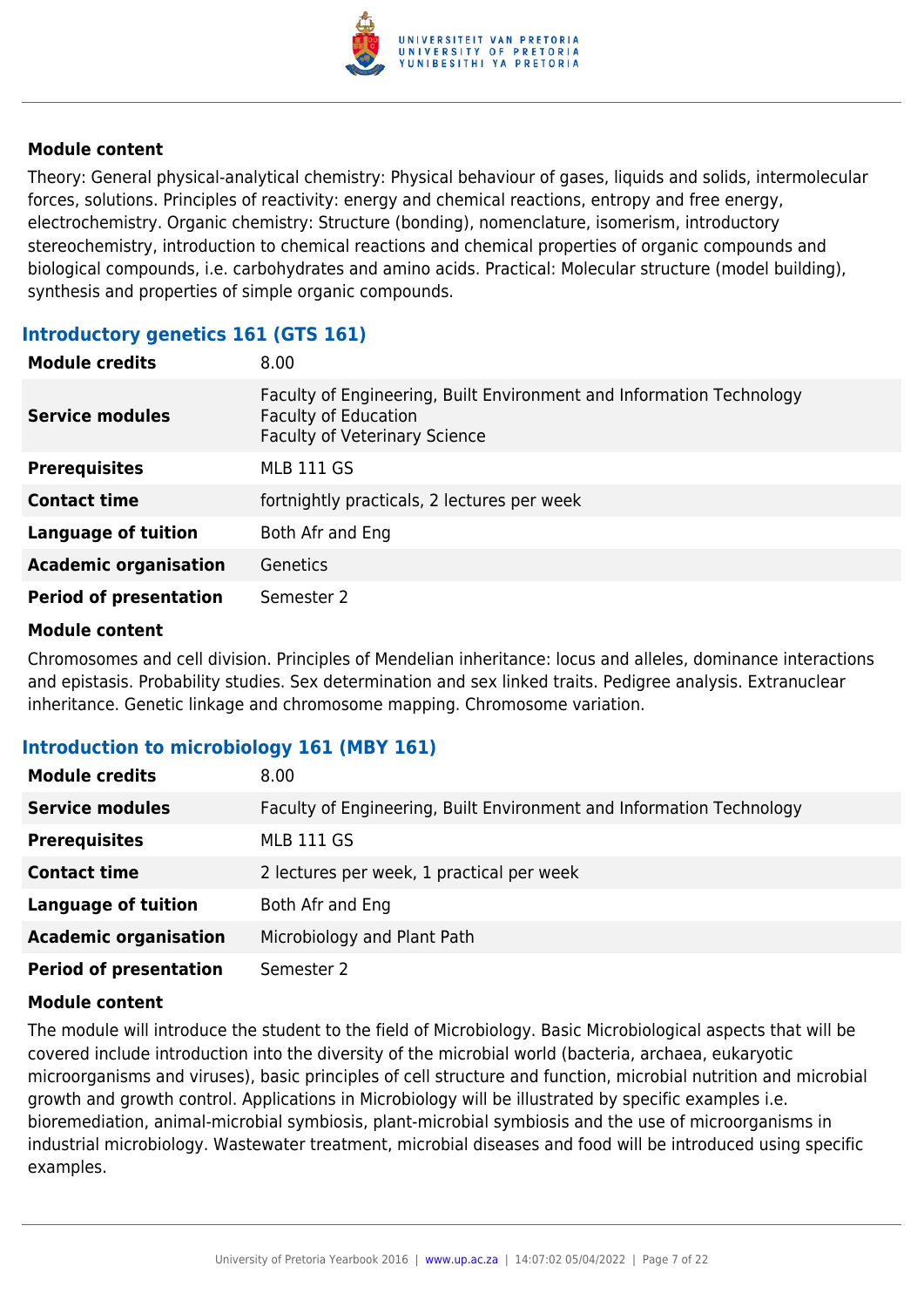

#### **Molecular and cell biology 111 (MLB 111)**

| <b>Module credits</b>         | 16.00                                                                                                                                                                            |
|-------------------------------|----------------------------------------------------------------------------------------------------------------------------------------------------------------------------------|
| <b>Service modules</b>        | Faculty of Engineering, Built Environment and Information Technology<br><b>Faculty of Education</b><br><b>Faculty of Health Sciences</b><br><b>Faculty of Veterinary Science</b> |
| <b>Prerequisites</b>          | Refer to Regulation 1.2: A candidate who has passed Mathematics with at least<br>50% in the Grade 12 examination                                                                 |
| <b>Contact time</b>           | 4 lectures per week, 1 practical per week                                                                                                                                        |
| <b>Language of tuition</b>    | Both Afr and Eng                                                                                                                                                                 |
| <b>Academic organisation</b>  | Genetics                                                                                                                                                                         |
| <b>Period of presentation</b> | Semester 1                                                                                                                                                                       |

#### **Module content**

Introductory study of the ultra structure, function and composition of representative cells and cell components. General principles of cell metabolism, molecular genetics, cell growth, cell division and differentiation.

#### **Physics for biology students 131 (PHY 131)**

| <b>Module credits</b>         | 16.00                                                                                                              |
|-------------------------------|--------------------------------------------------------------------------------------------------------------------|
| <b>Service modules</b>        | <b>Faculty of Education</b><br><b>Faculty of Health Sciences</b><br><b>Faculty of Veterinary Science</b>           |
| <b>Prerequisites</b>          | Refer to Regulation 1.2: A candidate must have passed Mathematics with at least<br>50% in the Grade 12 examination |
| <b>Contact time</b>           | 1 practical per week, 4 lectures per week, 1 discussion class per week                                             |
| <b>Language of tuition</b>    | Both Afr and Eng                                                                                                   |
| <b>Academic organisation</b>  | Physics                                                                                                            |
| <b>Period of presentation</b> | Semester 1                                                                                                         |

#### **Module content**

Units, vectors, one dimensional kinematics, dynamics, work, equilibrium, sound, liquids, heat, thermodynamic processes, electric potential and capacitance, direct current and alternating current, optics, modern physics, radio activity.

#### **Module credits** 16.00 **Service modules** Faculty of Engineering, Built Environment and Information Technology Faculty of Education Faculty of Veterinary Science **Prerequisites** Refer to Regulation 1.2: At least 50% for Mathematics in the Grade 12 examination .

#### **Mathematics 134 (WTW 134)**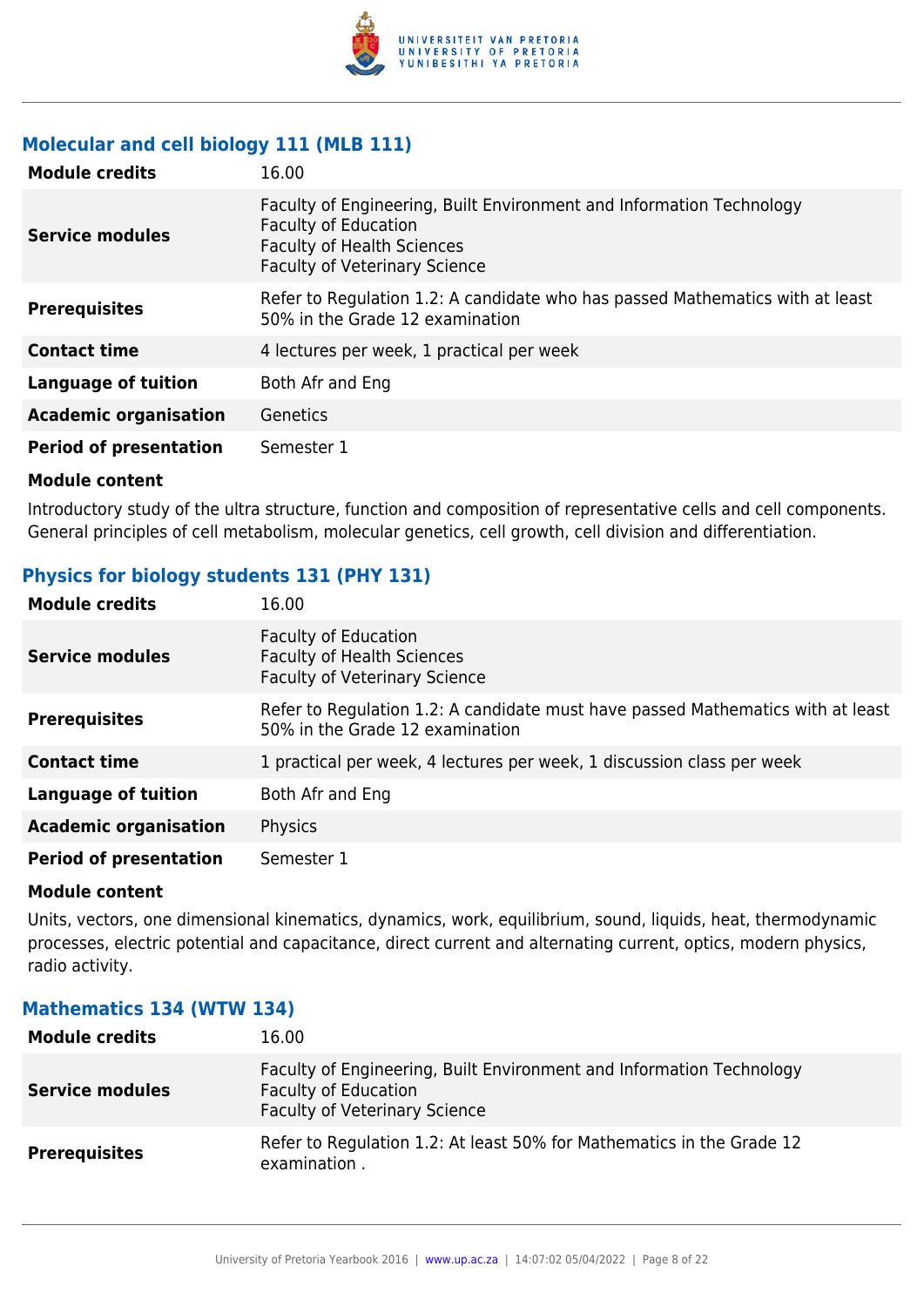

| <b>Contact time</b>           | 4 lectures per week, 1 tutorial per week |
|-------------------------------|------------------------------------------|
| Language of tuition           | Both Afr and Eng                         |
| <b>Academic organisation</b>  | Mathematics and Applied Maths            |
| <b>Period of presentation</b> | Semester 1                               |

\*Students will not be credited for more than one of the following modules for their degree: WTW 134, WTW 165, WTW 114, WTW 158. WTW 134 does not lead to admission to Mathematics at 200 level and is intended for students who require Mathematics at 100 level only. WTW 134 is offered as WTW 165 in the second semester only to students who have applied in the first semester of the current year for the approximately 65 MBChB, or the 5-6 BChD places becoming available in the second semester and who were therefore enrolled for MGW 112 in the first semester of the current year. Functions, derivatives, interpretation of the derivative, rules of differentiation, applications of differentiation, integration, interpretation of the definite integral, applications of integration. Matrices, solutions of systems of equations. All topics are studied in the context of applications.

#### **Animal diversity 161 (ZEN 161)**

| <b>Module credits</b>         | 8.00                                                                |
|-------------------------------|---------------------------------------------------------------------|
| <b>Service modules</b>        | <b>Faculty of Education</b><br><b>Faculty of Veterinary Science</b> |
| <b>Prerequisites</b>          | MLB 111 GS or TDH                                                   |
| <b>Contact time</b>           | 2 lectures per week, fortnightly practicals                         |
| <b>Language of tuition</b>    | Both Afr and Eng                                                    |
| <b>Academic organisation</b>  | Zoology and Entomology                                              |
| <b>Period of presentation</b> | Semester 2                                                          |

#### **Module content**

Animal classification, phylogeny, organization and terminology. Evolution of the various animal phyla, morphological characteristics and life cycles of parasitic and non-parasitic animals. Structure and function of reproductive, respiratory, excretory, circulatory and digestive systems.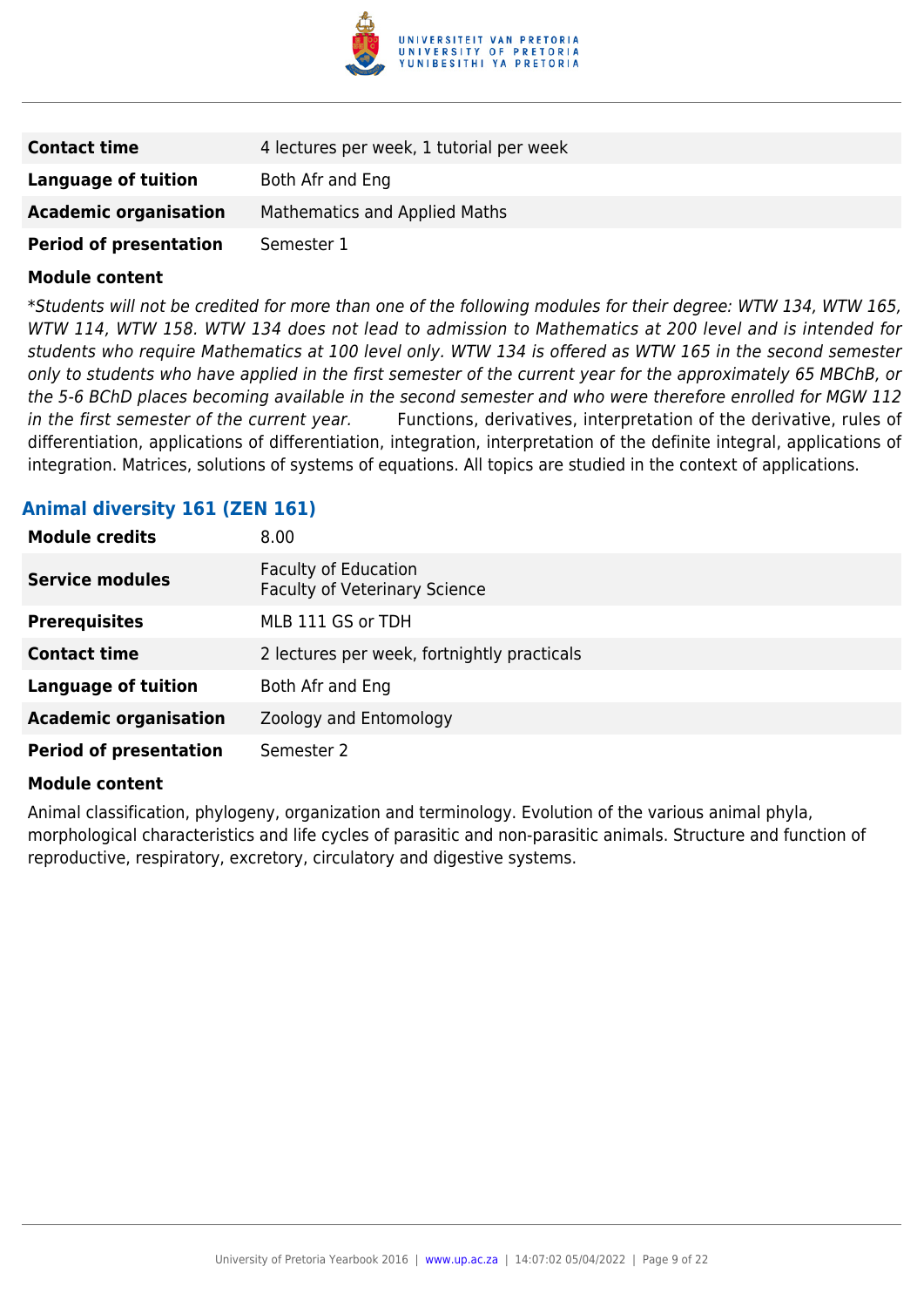

## Curriculum: Year 2

**Minimum credits: 135**

## **Core modules**

#### **Introduction to proteins and enzymes 251 (BCM 251)**

| <b>Module credits</b>         | 12.00                                             |
|-------------------------------|---------------------------------------------------|
| <b>Service modules</b>        | <b>Faculty of Health Sciences</b>                 |
| <b>Prerequisites</b>          | [CMY117 GS] and [CMY127 GS] and [MLB111 GS]       |
| <b>Contact time</b>           | 2 lectures per week, 90 minute practical per week |
| <b>Language of tuition</b>    | Double Medium                                     |
| <b>Academic organisation</b>  | Biochemistry                                      |
| <b>Period of presentation</b> | Semester 1                                        |

#### **Module content**

Structural and ionic properties of amino acids. Peptides, the peptide bond, primary, secondary, tertiary and quaternary structure of proteins. Interactions that stabilise protein structure, denaturation and renaturation of proteins. Introduction to methods for the purification of proteins, amino acid composition, and sequence determinations. Introduction to enzyme kinetics and enzyme inhibition. Allosteric enzymes, regulation of enzyme activity, active centres and mechanisms of enzyme catalysis. Examples of industrial applications of enzymes. Practical training in laboratory techniques and Good Laboratory Practice. Techniques for the quantitative and qualitative analysis of biological molecules. Processing and presentation of scientific data.

#### **Plant physiology and biotechnology 261 (BOT 261)**

| <b>Module credits</b>         | 12.00                                     |
|-------------------------------|-------------------------------------------|
| <b>Service modules</b>        | <b>Faculty of Education</b>               |
| <b>Prerequisites</b>          | BOT 161, CMY 117, CMY 127 or TDH          |
| <b>Contact time</b>           | 2 lectures per week, 1 practical per week |
| <b>Language of tuition</b>    | Both Afr and Eng                          |
| <b>Academic organisation</b>  | Plant and Soil Sciences                   |
| <b>Period of presentation</b> | Semester 2                                |

#### **Module content**

Nitrogen metabolism in plants; nitrogen fixation in Agriculture; plant secondary metabolism and natural products; photosynthesis and carbohydrate metabolism in plants; applications in solar energy; plant growth regulation and the Green Revolution; plant responses to the environment; developing drought tolerant and disease resistant plants.

#### **Molecular genetics 251 (GTS 251)**

**Module credits** 12.00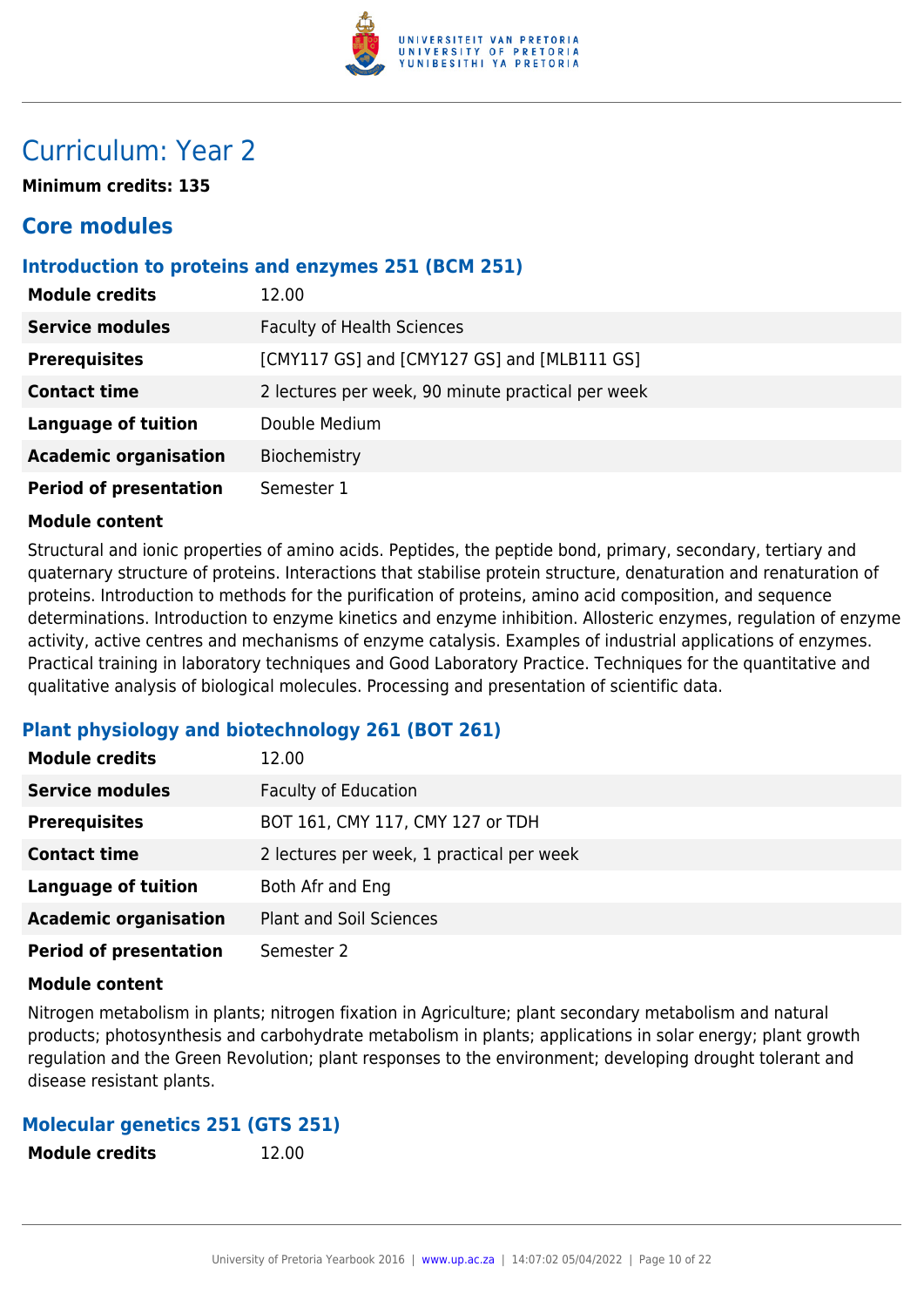

| <b>Service modules</b>        | Faculty of Engineering, Built Environment and Information Technology<br><b>Faculty of Education</b> |
|-------------------------------|-----------------------------------------------------------------------------------------------------|
| <b>Prerequisites</b>          | GTS 161 GS                                                                                          |
| <b>Contact time</b>           | fortnightly practicals, 2 lectures per week                                                         |
| Language of tuition           | English                                                                                             |
| <b>Academic organisation</b>  | Genetics                                                                                            |
| <b>Period of presentation</b> | Semester 1                                                                                          |

Chemical nature of DNA. Replication transcription, RNA processing and translation. Control of gene expression in prokaryotes and eukaryotes. Recombinant DNA technology and its applications in gene analysis and manipulation.

#### **Genetic diversity and evolution 261 (GTS 261)**

| <b>Module credits</b>         | 12.00                                                                                               |
|-------------------------------|-----------------------------------------------------------------------------------------------------|
| <b>Service modules</b>        | Faculty of Engineering, Built Environment and Information Technology<br><b>Faculty of Education</b> |
| <b>Prerequisites</b>          | GTS 251 GS                                                                                          |
| <b>Contact time</b>           | 2 lectures per week, fortnightly practicals                                                         |
| <b>Language of tuition</b>    | English                                                                                             |
| <b>Academic organisation</b>  | <b>Genetics</b>                                                                                     |
| <b>Period of presentation</b> | Semester 2                                                                                          |

#### **Module content**

Chromosome structure and transposable elements. Mutation and DNA repair. Genomics and proteomics. Organelle genomes. Introduction to genetic analysis of populations: allele and genotypic frequencies, Hardy Weinberg Law, its extensions and implications for different mating systems. Introduction to quantitative and evolutionary genetics.

#### **Introduction to agricultural economics 210 (LEK 210)**

| <b>Module credits</b>         | 12.00                                              |
|-------------------------------|----------------------------------------------------|
| <b>Service modules</b>        | <b>Faculty of Economic and Management Sciences</b> |
| <b>Prerequisites</b>          | No prerequisites.                                  |
| <b>Contact time</b>           | 3 lectures per week                                |
| <b>Language of tuition</b>    | Double Medium                                      |
| <b>Academic organisation</b>  | Agric Econ, Ext + Rural Dev                        |
| <b>Period of presentation</b> | Semester 1                                         |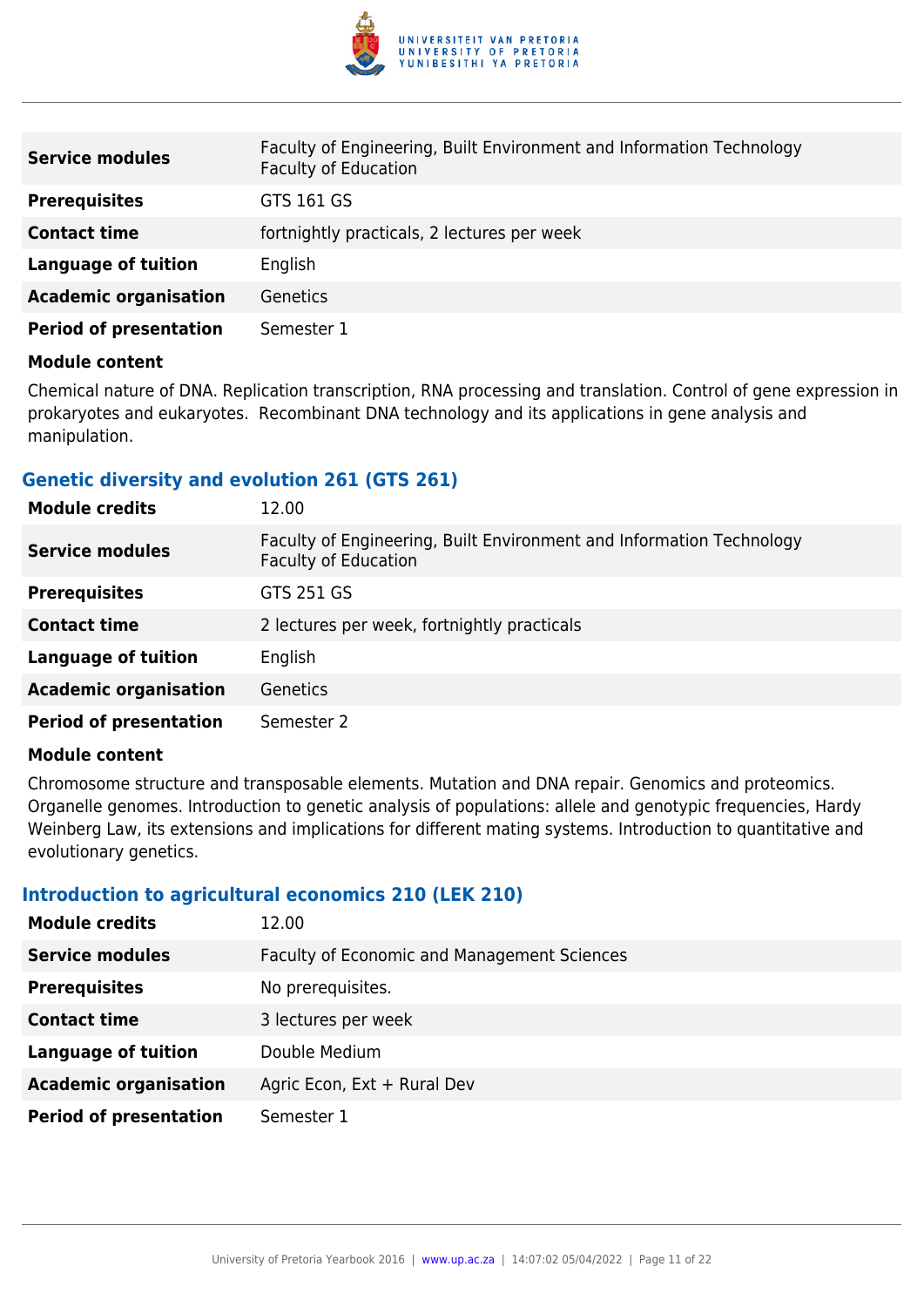

Introduction to financial management in agriculture: Farm management and agricultural finance, farm management information; analysis and interpretation of farm financial statements; risk and farm planning. Budgets: partial, break-even, enterprise, total, cash flow and capital budgets. Time value of money. Introduction to production and resource use: the agricultural production function, total physical product curve, marginal physical product curve, average physical product curve, stages of production. Assessing short-term business costs; Economics of short-term decisions. Economics of input substitution: Least-cost use of inputs for a given output, short-term least-cost input use, effects of input price changes. Least-cost input use for a given budget. Economics of product substitution. Product combinations for maximum profit. Economics of crop and animal production.

### **Agricultural economics 220 (LEK 220)**

| <b>Module credits</b>         | 12.00                                       |
|-------------------------------|---------------------------------------------|
| <b>Service modules</b>        | Faculty of Economic and Management Sciences |
| <b>Prerequisites</b>          | [LEK 210 ] or [EKN 113 and/or EKN 120]      |
| <b>Contact time</b>           | 3 lectures per week                         |
| <b>Language of tuition</b>    | Double Medium                               |
| <b>Academic organisation</b>  | Agric Econ, Ext + Rural Dev                 |
| <b>Period of presentation</b> | Semester 2                                  |

#### **Module content**

The agribusiness system; the unique characteristics of agricultural products; marketing functions and costs; market structure; historical evolution of agricultural marketing in South Africa. Marketing environment and price analysis in agriculture: Introduction to supply and demand analysis.

Marketing plan and strategies for agricultural commodities; market analysis; product management; distribution channels for agricultural commodities, the agricultural supply chain, the agricultural futures market.

#### **Bacteriology 251 (MBY 251)**

| <b>Module credits</b>         | 12.00                                                                |
|-------------------------------|----------------------------------------------------------------------|
| <b>Service modules</b>        | Faculty of Engineering, Built Environment and Information Technology |
| <b>Prerequisites</b>          | <b>MBY 161 GS</b>                                                    |
| <b>Contact time</b>           | 2 lectures per week, 1 practical per week                            |
| <b>Language of tuition</b>    | English                                                              |
| <b>Academic organisation</b>  | Microbiology and Plant Path                                          |
| <b>Period of presentation</b> | Semester 1                                                           |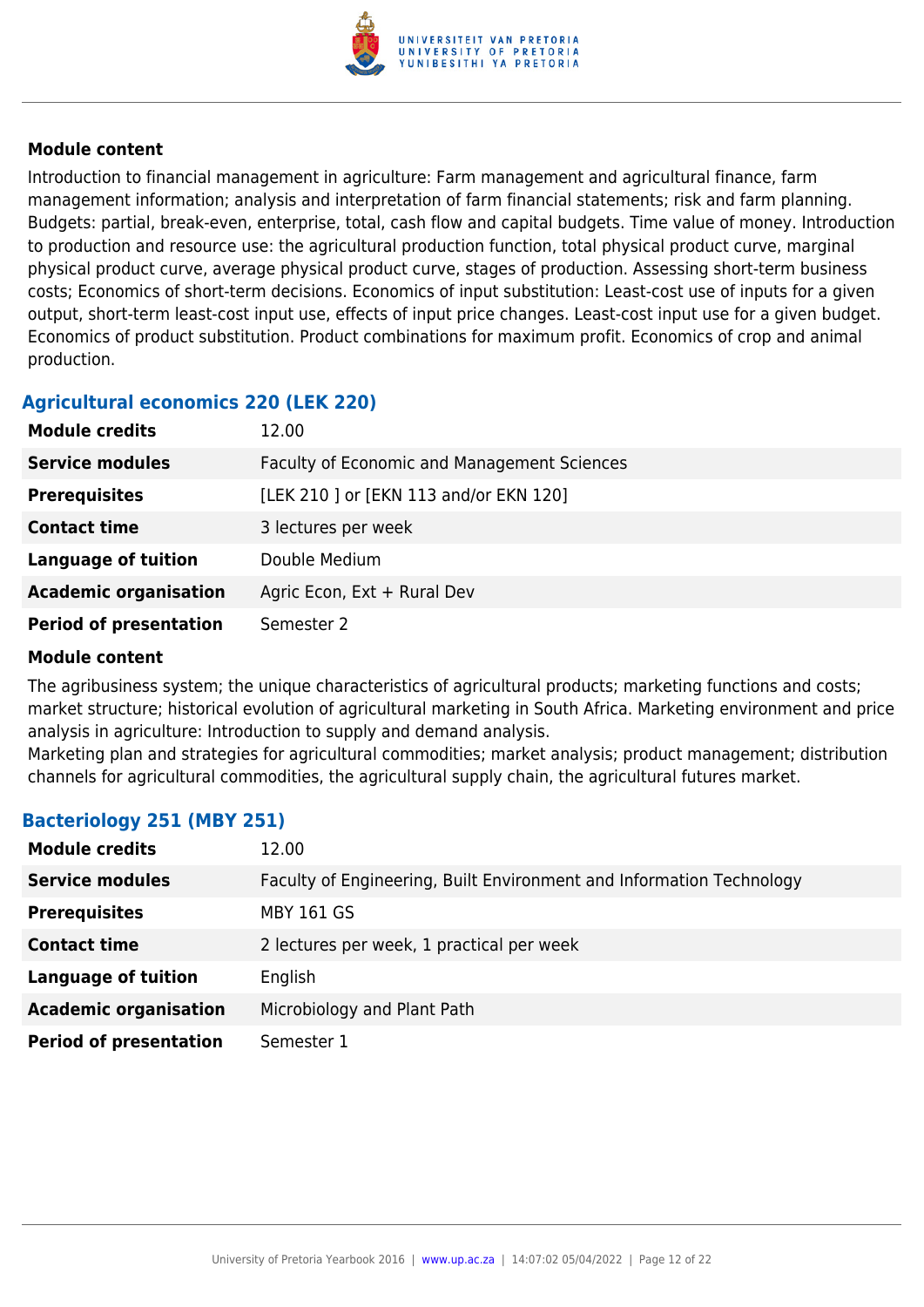

Growth, replication and survival of bacteria, Energy sources, harvesting from light versus oxidation, regulation of catabolic pathways, chemotaxis. Nitrogen metabolism, iron-scavenging. Alternative electron acceptors: denitrification, sulphate reduction, methanogenesis. Bacterial evolution, systematic and genomics. Biodiversity; bacteria occurring in the natural environment (soil, water and air), associated with humans, animals, plants, and those of importance in foods and in the water industry.

#### **Mycology 261 (MBY 261)**

| <b>Module credits</b>         | 12.00                                                                |
|-------------------------------|----------------------------------------------------------------------|
| <b>Service modules</b>        | Faculty of Engineering, Built Environment and Information Technology |
| <b>Prerequisites</b>          | MBY 161                                                              |
| <b>Contact time</b>           | 1 practical per week, 2 lectures per week                            |
| <b>Language of tuition</b>    | English                                                              |
| <b>Academic organisation</b>  | Microbiology and Plant Path                                          |
| <b>Period of presentation</b> | Semester 2                                                           |

#### **Module content**

Organisation and molecular architecture of fungal thalli, chemistry of the fungal cell. Chemical and physiological requirements for growth and nutrient acquisition. Mating and meiosis; spore development; spore dormancy, dispersal and germination. Fungi as saprobes in soil, air, plant, aquatic and marine ecosystems; role of fungi as decomposers and in the deterioration of materials; fungi as predators and parasites; mycoses, mycetisms and mycotoxicoses; fungi as symbionts of plants, insects and animals. Applications of fungi in biotechnology.

#### **Introduction to crop protection 251 (PLG 251)**

| <b>Module credits</b>         | 12.00                                     |
|-------------------------------|-------------------------------------------|
| <b>Prerequisites</b>          | No prerequisites.                         |
| <b>Contact time</b>           | 2 lectures per week, 1 practical per week |
| <b>Language of tuition</b>    | Double Medium                             |
| <b>Academic organisation</b>  | Microbiology and Plant Path               |
| <b>Period of presentation</b> | Semester 1                                |

#### **Module content**

Development and importance of crop protection. Basic principles in crop protection i.e. epidemic development of disease and insect pest populations, ecology of plant diseases and abiotic factors that affect plant health i.e. environmental pollution and pesticides, nutrient deficiencies and extreme environmental conditions. Ecological aspects of plant diseases, pest outbreaks and weed invasion. Important agricultural pests and weeds. Life cycles of typical disease causing organisms. Basic principles of integrated pest and disease management.

#### **Principles of plant pathology 262 (PLG 262)**

| <b>Module credits</b> | 12.00          |
|-----------------------|----------------|
| <b>Prerequisites</b>  | <b>MBY 161</b> |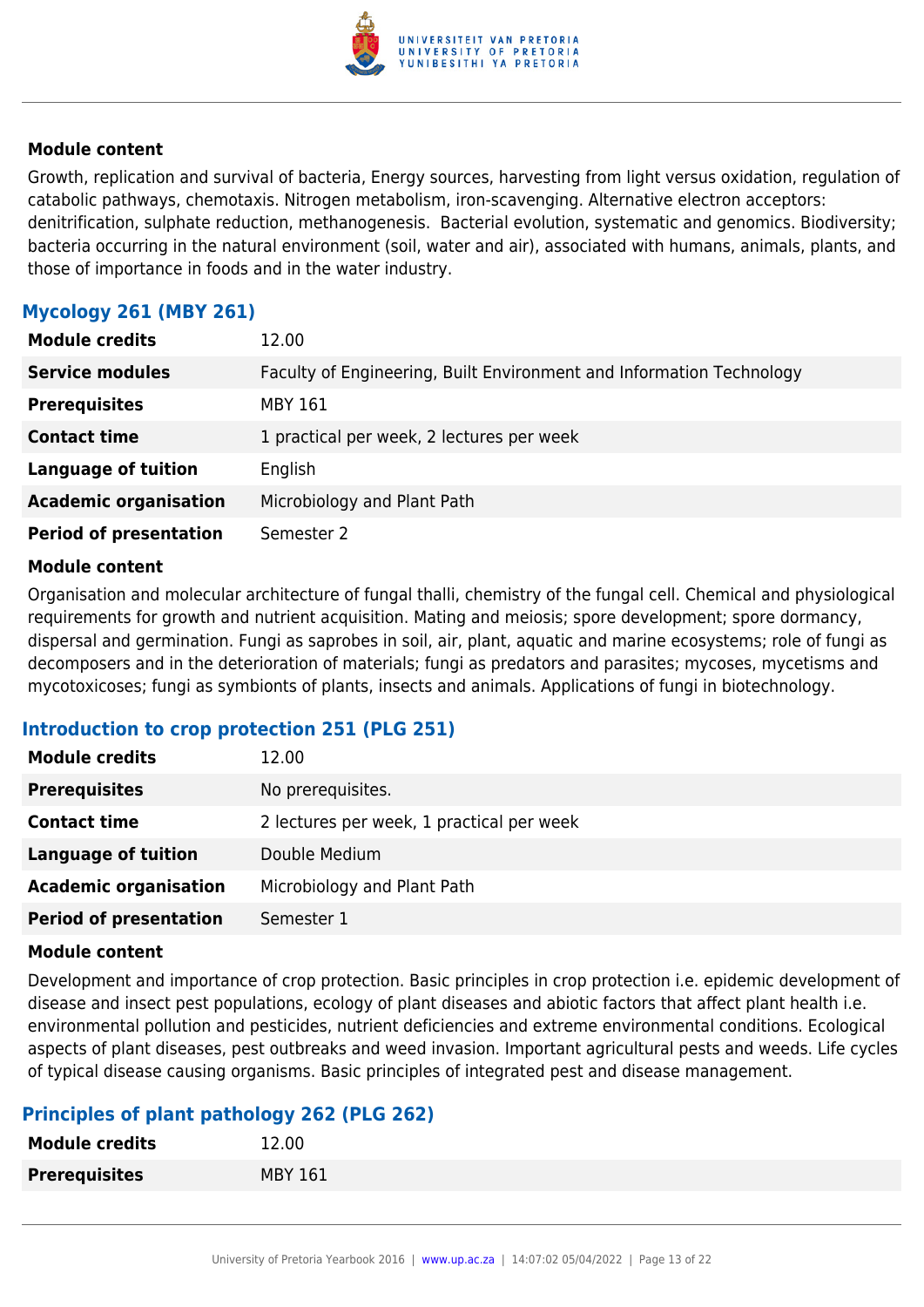

| <b>Contact time</b>           | 1 practical per week, 2 lectures per week |
|-------------------------------|-------------------------------------------|
| Language of tuition           | Double Medium                             |
| <b>Academic organisation</b>  | Microbiology and Plant Path               |
| <b>Period of presentation</b> | Semester 2                                |

Fundamental principles of plant pathology. The concept of disease in plants. Causes of plant diseases. Stages in development of plant diseases. Disease cycles. Diagnosis of plant diseases.

#### **Sustainable crop production and agroclimatology 251 (PPK 251)**

| <b>Module credits</b>         | 15.00                                       |
|-------------------------------|---------------------------------------------|
| <b>Prerequisites</b>          | <b>BOT 161</b>                              |
| <b>Contact time</b>           | 3 lectures per week, fortnightly practicals |
| Language of tuition           | Both Afr and Eng                            |
| <b>Academic organisation</b>  | Plant Production and Soil Sc                |
| <b>Period of presentation</b> | Semester 2                                  |

#### **Module content**

Influence of climate on cropping systems in South Africa. The surface energy balance. Hydrological cycles and the soil water balance. Sustainable crop production. Simple radiation and water limited models. Potential yield, target yield and maximum economic yield. Crop nutrition and fertiliser management. Principles of soil cultivation and conservation. Climate change and crop production – mitigation and adaptation.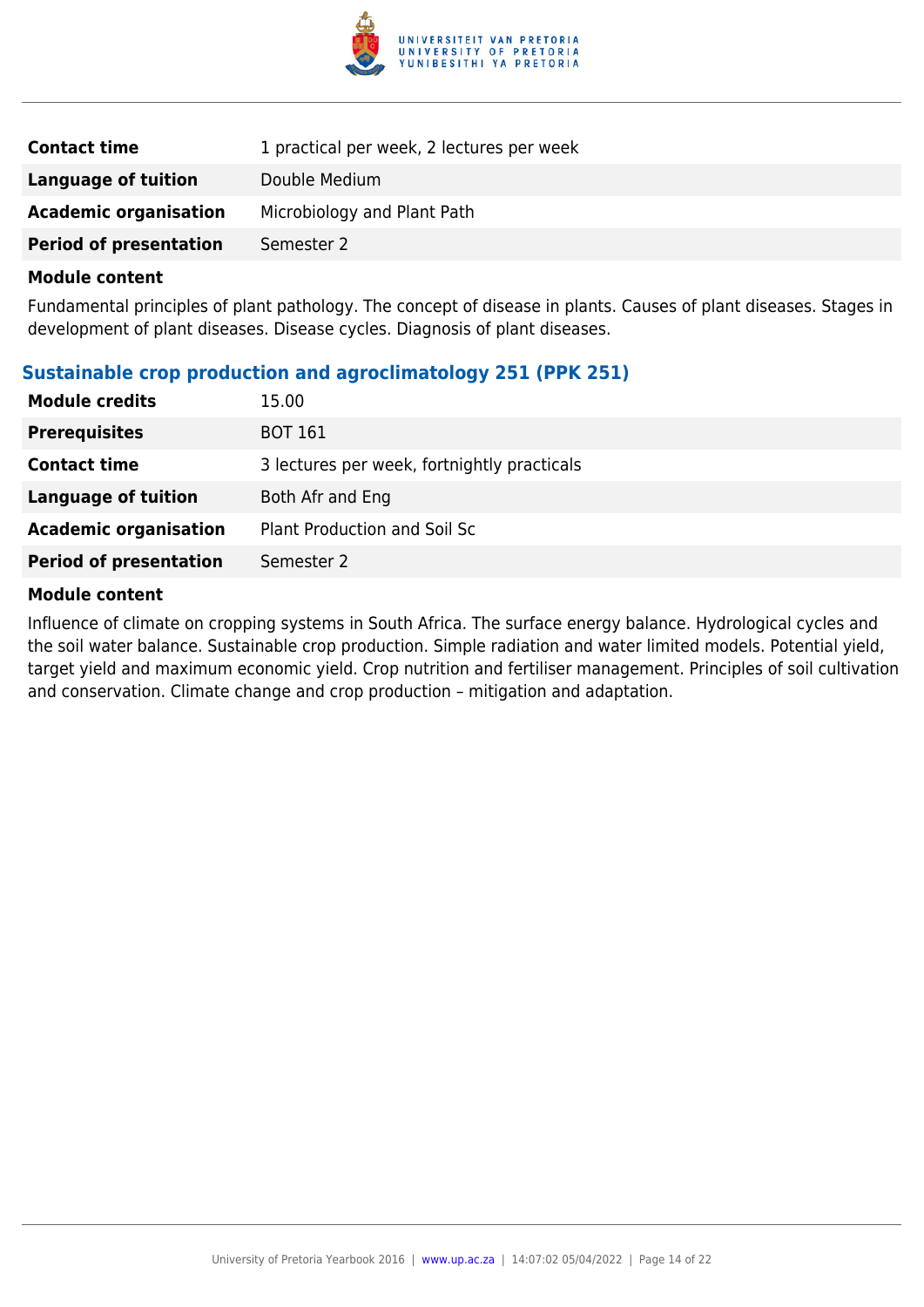

## Curriculum: Year 3

**Minimum credits: 150**

## **Core modules**

#### **Plant ecophysiology 356 (BOT 356)**

| <b>Module credits</b>         | 18.00                                     |
|-------------------------------|-------------------------------------------|
| <b>Service modules</b>        | <b>Faculty of Education</b>               |
| <b>Prerequisites</b>          | BOT 161 or TDH                            |
| <b>Contact time</b>           | 1 practical per week, 2 lectures per week |
| <b>Language of tuition</b>    | Both Afr and Eng                          |
| <b>Academic organisation</b>  | <b>Plant and Soil Sciences</b>            |
| <b>Period of presentation</b> | Semester 1                                |

#### **Module content**

The emphasis is on the efficiency of the mechanisms whereby C3-, C4 and CAM-plants bind CO2 and how it impacted upon by environmental factors. The mechanisms and factors which determine the respiratory conversion of carbon skeletons and how production is affected thereby will be discussed. Insight into the ecological distribution and manipulation of plants for increased production is gained by discussing the internal mechanisms whereby carbon allocation, hormone production, growth, flowering and fruitset are influenced by external factors. To understand the functioning of plants in diverse environments, the relevant structural properties of plants, and the impact of soil composition, water flow in the soil-plant air continuum and long distance transport of assimilates will be discussed. Various important techniques will be used in the practicals to investigate aspects such as water-use efficiency, photosynthesis and respiration of plants.

#### **Introductory geographic information systems 283 (GGY 283)**

| <b>Module credits</b>         | 12.00                                                                                                                                             |
|-------------------------------|---------------------------------------------------------------------------------------------------------------------------------------------------|
| <b>Service modules</b>        | Faculty of Engineering, Built Environment and Information Technology<br><b>Faculty of Education</b><br><b>Faculty of Humanities</b>               |
| <b>Prerequisites</b>          | Only available to students studying the following: 12132022, 12132002,<br>12132004, 02133312, 02133383, 02133361, 02133385, 09133040 and 01130001 |
| <b>Contact time</b>           | 2 lectures per week, 1 practical per week                                                                                                         |
| <b>Language of tuition</b>    | English                                                                                                                                           |
| <b>Academic organisation</b>  | Geography, Geoinf + Meteor                                                                                                                        |
| <b>Period of presentation</b> | Semester 1                                                                                                                                        |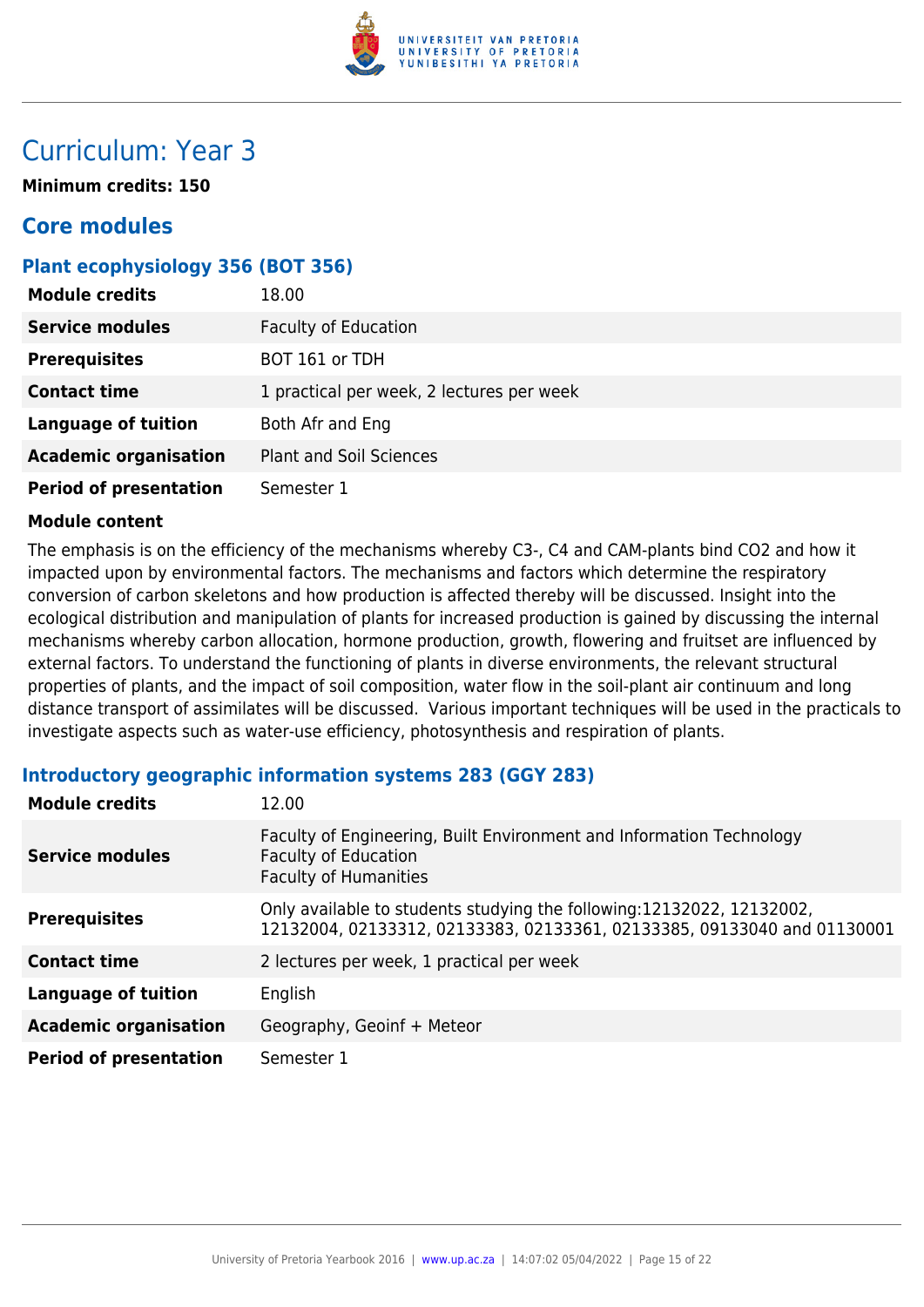

\*This is a closed module, only available to students studying [BTandRP] (12132022), [BSc(Arch)] (12132002), [BSc(LArch)] (12132004), BSc Meteorology (02133312), BSc Geoinformatics (02133383), BSc Environmental Science (02133361), BSc Geography (02133385), BEd Further Education and Training (General) (09133040), BA (01130001) or as approved by the head of department. The content of this module is the same as GIS 221 and students are not allowed to earn credits for both GGY 283 and GIS 221.

Introduction to Geographic Information Systems (GIS), theoretical concepts and applications of GIS. The focus will be on the GIS process of data input, data analysis, data output and associated technologies.

#### **Introductory soil science 250 (GKD 250)**

| <b>Module credits</b>         | 12.00                                                                |
|-------------------------------|----------------------------------------------------------------------|
| <b>Service modules</b>        | Faculty of Engineering, Built Environment and Information Technology |
| <b>Prerequisites</b>          | CMY 117 GS or TDH                                                    |
| <b>Contact time</b>           | 1 practical per week, 3 lectures per week                            |
| <b>Language of tuition</b>    | Both Afr and Eng                                                     |
| <b>Academic organisation</b>  | Plant Production and Soil Sc                                         |
| <b>Period of presentation</b> | Semester 1                                                           |

#### **Module content**

Origin and development of soil, weathering and soil formation processes. Profile differentiation and morphology. Physical characteristics: texture, structure, soil water, atmosphere and temperature. Chemical characteristics: clay minerals, ion exchange, pH, buffer action, soil acidification and salinisation of soil. Soil fertility and fertilisation. Soil classification. Practical work: Laboratory evaluation of simple soil characteristics. Field practicals on soil formation in the Pretoria area.

#### **Virology 351 (MBY 351)**

| <b>Module credits</b>         | 18.00                                     |
|-------------------------------|-------------------------------------------|
| <b>Prerequisites</b>          | BCM 251 and CMY 127 and MBY 161           |
| <b>Contact time</b>           | 1 practical per week, 2 lectures per week |
| <b>Language of tuition</b>    | English                                   |
| <b>Academic organisation</b>  | Microbiology and Plant Path               |
| <b>Period of presentation</b> | Semester 1                                |

#### **Module content**

Introduction to the viruses as a unique kingdom inclusive of their different hosts, especially bacteria, animals and plants; RNA and DNA viruses; viroids, tumour viruses and oncogenes, mechanisms of replication, transcription and protein synthesis; effect on hosts; viral immunology; evolution of viruses.

#### **Genetic manipulation of microbes 364 (MBY 364)**

| <b>Module credits</b> | 18.00                           |
|-----------------------|---------------------------------|
| <b>Prerequisites</b>  | BCM 251 and CMY 127 and MBY 161 |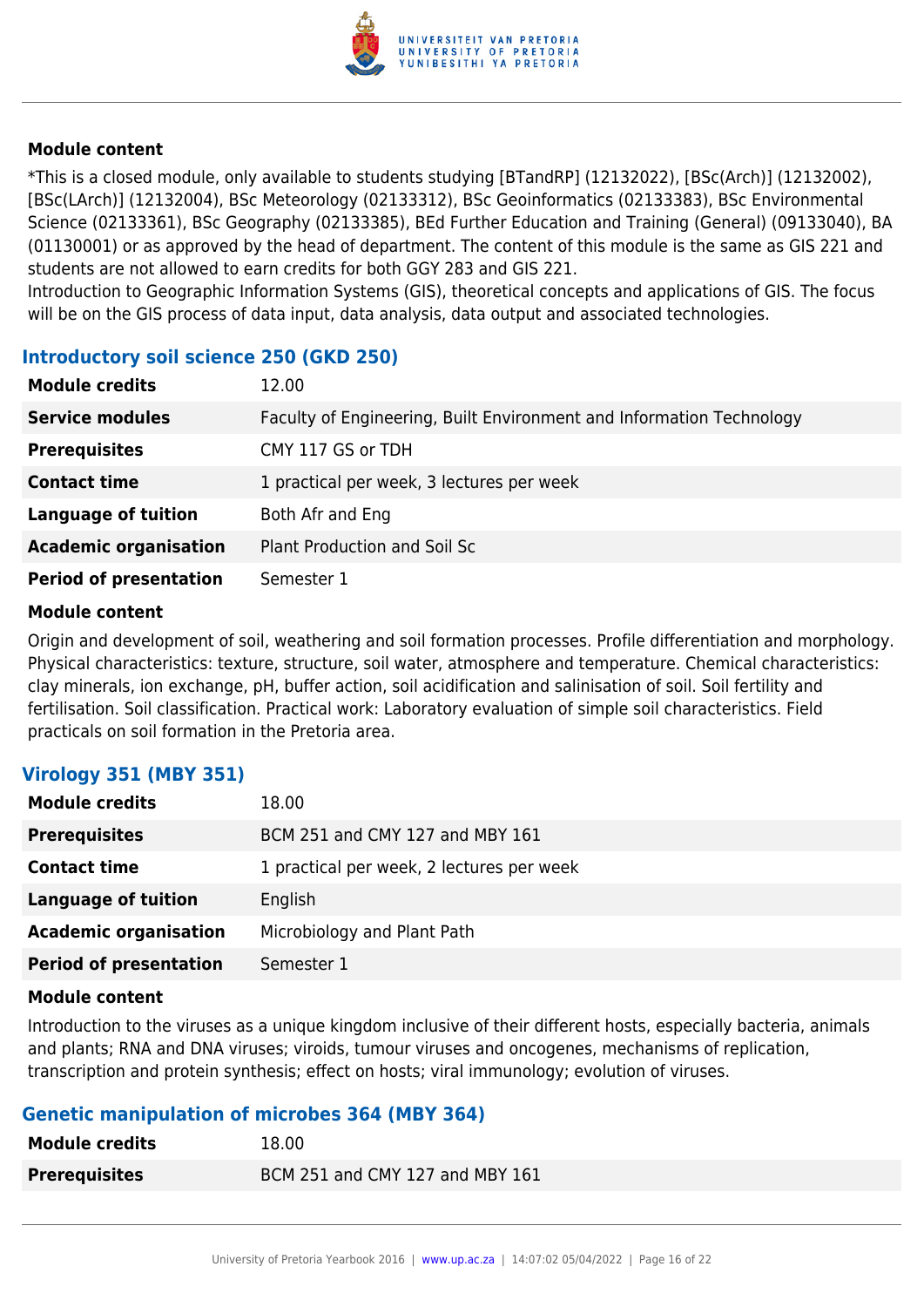

| <b>Contact time</b>           | 2 lectures per week, 1 practical per week |
|-------------------------------|-------------------------------------------|
| Language of tuition           | English                                   |
| <b>Academic organisation</b>  | Microbiology and Plant Path               |
| <b>Period of presentation</b> | Semester 2                                |

Isolation of clonable DNA (genomic libraries, cDNA synthesis) cloning vectors (plasmids, bacteriophages, cosmids) plasmid incompatibility and control of copy number. Ligation of DNA fragments, modification of DNA end and different ligation strategies. Direct and indirect methods for the identification of recombinant organisms. Characterization (polymerase chain reaction, nucleic acid sequencing) and mutagenisis of cloned DNA fragments. Gene expression in Gram negative (E.coli) Gram positive (B.subtilis) and yeast cells (S.cerevisea). Use of Agrobacterium and baculoviruses for gene expression in plant and insect cells respectively. Applications in protein engineering, diagnostics and synthesis of useful products.

#### **General plant pathology 351 (PLG 351)**

| <b>Module credits</b>         | 18.00                                     |
|-------------------------------|-------------------------------------------|
| <b>Prerequisites</b>          | MBY161, MBY261 and PLG262                 |
| <b>Contact time</b>           | 2 lectures per week, 1 practical per week |
| Language of tuition           | Double Medium                             |
| <b>Academic organisation</b>  | Microbiology and Plant Path               |
| <b>Period of presentation</b> | Semester 1                                |

#### **Module content**

Principles and examples of plant diseases and their socio-economic importance. Current trends in plant pathology such as biosecurity, sanitory and phytosanitary issues of trade. Risk assesment and international food safety standards. The use of global information systems to assess disease spread and impact of global warming. Supply chain analysis, postharvest technology and food trade aspects.

#### **Plant disease control 363 (PLG 363)**

| <b>Module credits</b>         | 18.00                                          |
|-------------------------------|------------------------------------------------|
| <b>Prerequisites</b>          | PLG251 or PLG262 or TDH. MBY261 is recommended |
| <b>Contact time</b>           | 2 lectures per week, 1 practical per week      |
| <b>Language of tuition</b>    | Double Medium                                  |
| <b>Academic organisation</b>  | Microbiology and Plant Path                    |
| <b>Period of presentation</b> | Semester 2                                     |
|                               |                                                |

#### **Module content**

Principles of plant disease control. Non-chemical control including biological control, disease resistance, regulatory measures, cultivation practices, physical methods. Modern chemo-therapy: characteristics, mode of action and application of fungicides, bactericides and nematicides. Principles of integrated disease management.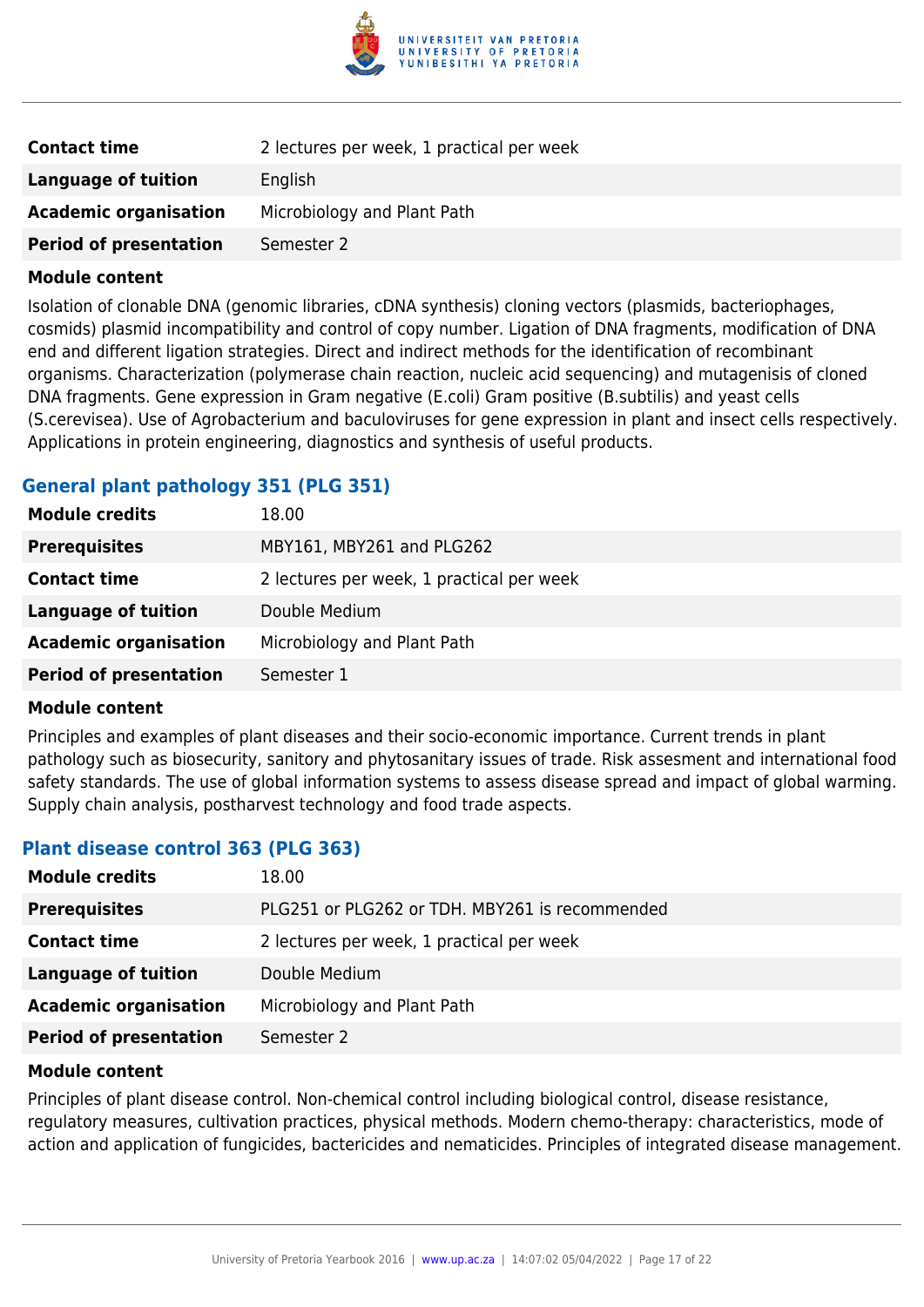

### **Plant genetics and crop biotechnology 361 (BTC 361)**

| <b>Module credits</b>         | 18.00                                                                            |
|-------------------------------|----------------------------------------------------------------------------------|
| <b>Service modules</b>        | Faculty of Engineering, Built Environment and Information Technology             |
| <b>Prerequisites</b>          | GTS 251 and {GTS 261 GS or BOT 261} and {GTS 351 and GTS 352 are<br>recommended} |
| <b>Contact time</b>           | 2 lectures per week, 1 practical per week                                        |
| <b>Language of tuition</b>    | English                                                                          |
| <b>Academic organisation</b>  | <b>Genetics</b>                                                                  |
| <b>Period of presentation</b> | Semester 2                                                                       |

#### **Module content**

Plant genetics and genomics: gene control in plants, epigenetics, co-suppression, forward and reverse genetics, structural and functional genomics. Plant development: signal perception, cell death, control of cell division. Plant-environment interactions. Crop genetic modification: food security, GMO regulation, plant transformation, whole-chromosome transformation, synthetic biology, homologous recombination. Crop molecular markers: marker types, genotyping, QTL mapping, marker-assisted breeding. Future of crop biotechnology: applications of genomics, biopharming, genetical genomics, systems biology

#### **Microbe interactions 365 (MBY 365)**

| <b>Module credits</b>         | 18.00                                     |
|-------------------------------|-------------------------------------------|
| <b>Prerequisites</b>          | MBY251, MBY261 and MBY351                 |
| <b>Contact time</b>           | 1 practical per week, 2 lectures per week |
| <b>Language of tuition</b>    | English                                   |
| <b>Academic organisation</b>  | Microbiology and Plant Path               |
| <b>Period of presentation</b> | Semester 2                                |

#### **Module content**

Interactions between microbes and their abiotic environment; microbial interaction with other strains of the same and other species; microbial interactions across kingdoms; pathogenic interactions between microbes and plant or animal hosts; mutualistic interactions between microbes and their hosts; introduction to systems biology.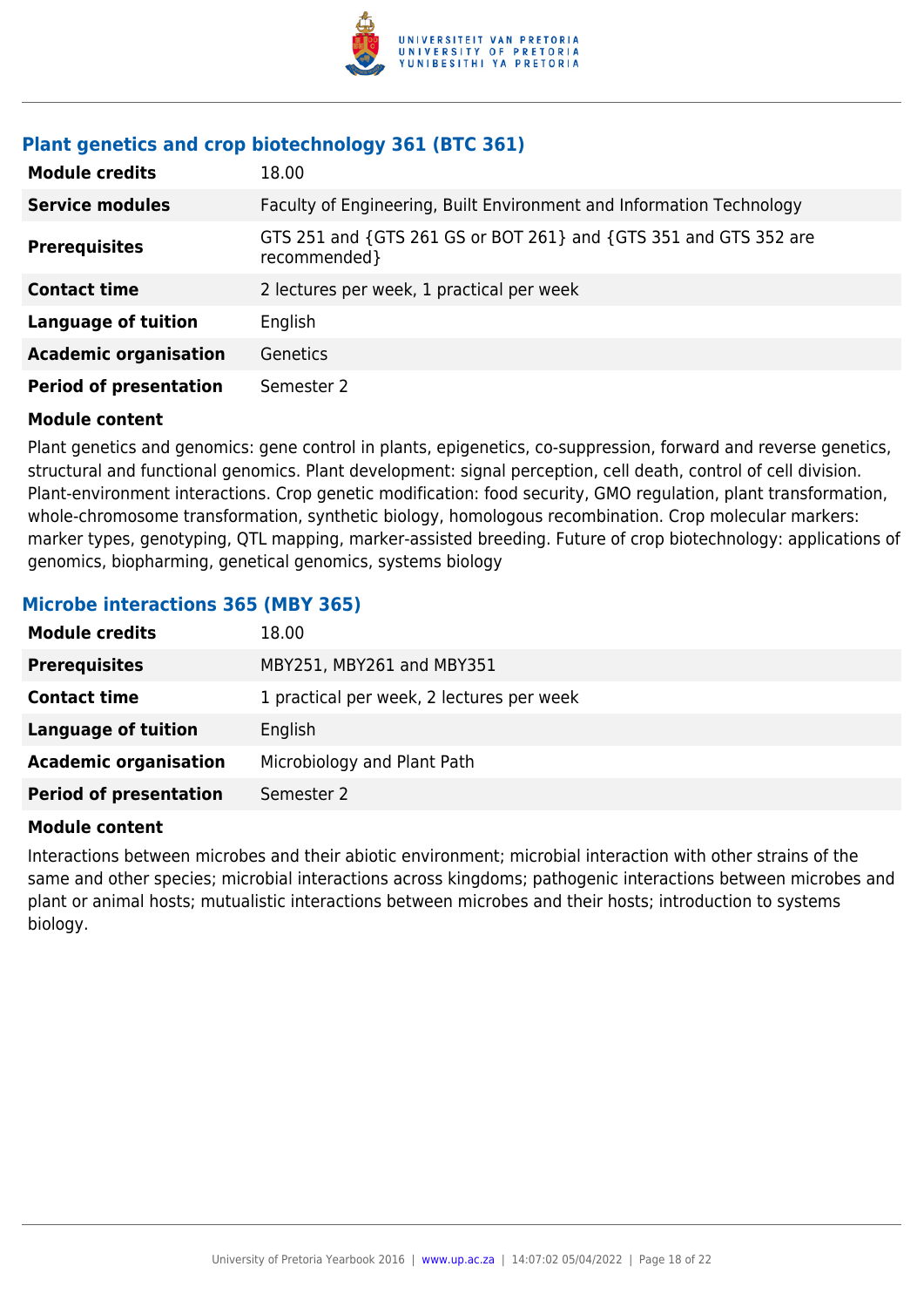

## Curriculum: Final year

**Minimum credits: 164**

## **Core modules**

### **Principles and practices 351 (HSC 351)**

| <b>Module credits</b>         | 14.00                                       |
|-------------------------------|---------------------------------------------|
| <b>Prerequisites</b>          | No prerequisites.                           |
| <b>Contact time</b>           | fortnightly practicals, 2 lectures per week |
| <b>Language of tuition</b>    | Both Afr and Eng                            |
| <b>Academic organisation</b>  | Plant Production and Soil Sc                |
| <b>Period of presentation</b> | Semester 1                                  |

#### **Module content**

The organised nursery industry in South Africa. Principles: seed production; seed germination; rooting of cuttings; budding and grafting; propagation using specialised organs; micro propagation (tissue culturing). Practices: Greenhouse construction, lighting in the nursery; cooling and heating; soil-based and soil-less growing media; container types; irrigation and fertilisation; growth manipulation; pest and disease management. Management, economic and marketing aspects of a typical nursery operation. Students will get hands-on experience and will visit nurseries.

#### **Weed science 413 (OKW 413)**

| <b>Module credits</b>         | 14.00                                       |
|-------------------------------|---------------------------------------------|
| <b>Prerequisites</b>          | <b>PLG 251</b>                              |
| <b>Contact time</b>           | fortnightly practicals, 2 lectures per week |
| <b>Language of tuition</b>    | Both Afr and Eng                            |
| <b>Academic organisation</b>  | Plant Production and Soil Sc                |
| <b>Period of presentation</b> | Semester 2                                  |

#### **Module content**

Identification of important weeds of crops, gardens and recreational areas.

Identification of alien invasive and indigenous encroaching species. Impacts of weeds on desirable vegetation. Interference between crop and weed species through allelopathy and competition phenomena. Role of weeds in plant-biodiversity and crop production potential. Weeds in annual and perennial crop situations. Weed biology and ecology. Mechanical, cultural, biological and chemical weed management practices. Integrated weed management. Herbicide formulations and application techniques. Modes of action of herbicides, and their behaviour and fate in the environment.

#### **Seminar 400 (PGW 400)**

| <b>Module credits</b> | 20.00             |
|-----------------------|-------------------|
| <b>Prerequisites</b>  | No prerequisites. |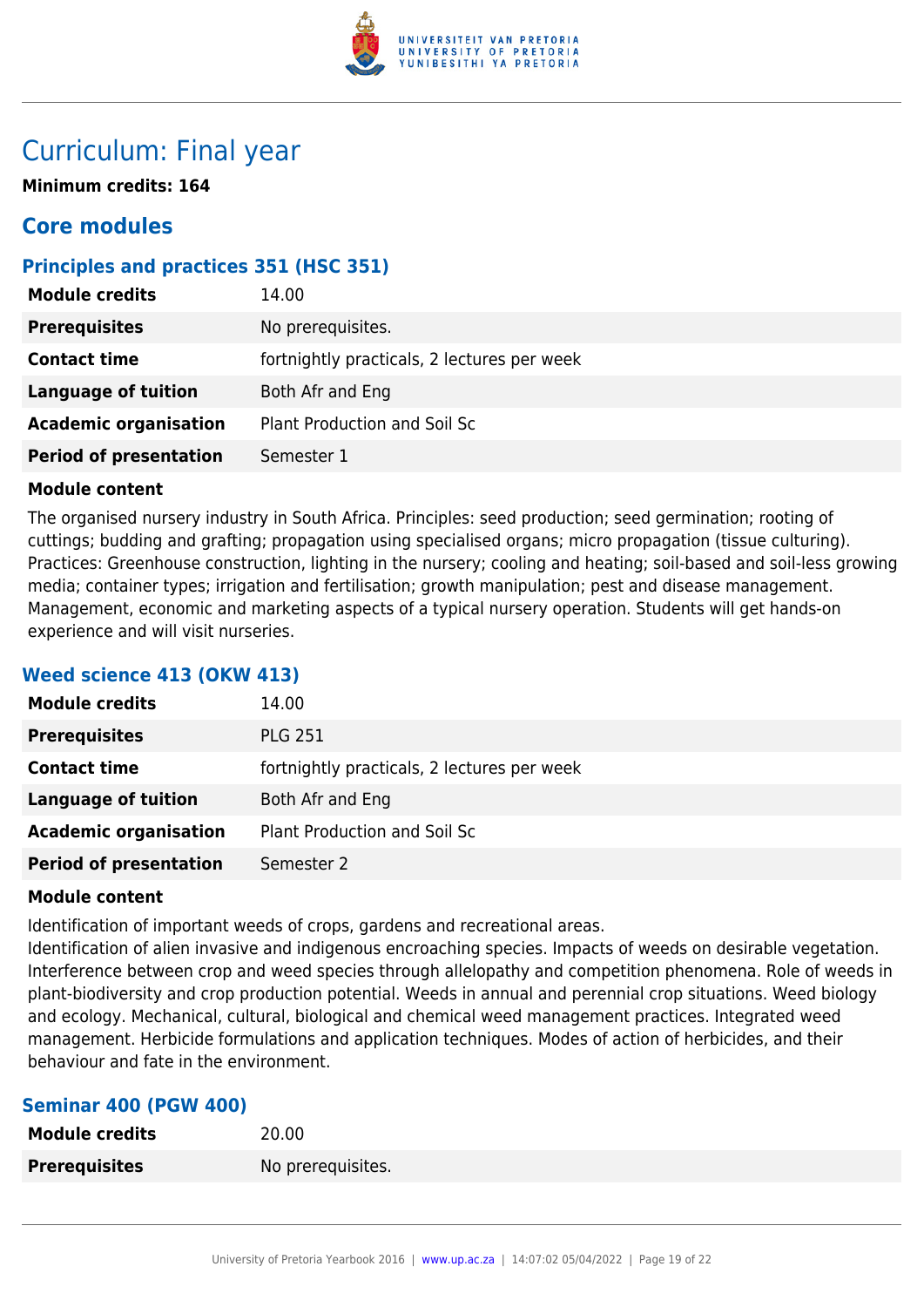

| <b>Contact time</b>           | 1 lecture per week           |
|-------------------------------|------------------------------|
| Language of tuition           | Both Afr and Eng             |
| <b>Academic organisation</b>  | Plant Production and Soil Sc |
| <b>Period of presentation</b> | Year                         |

Basic principles of the scientific process. Literature accessing and article assessment. Manuscript preparation and presentation of seminars. Basic instruction on the use of visual aids, etc. for effective oral presentations.

#### **Experimental design and analysis 421 (PGW 421)**

| <b>Module credits</b>         | 14.00                                       |
|-------------------------------|---------------------------------------------|
| <b>Prerequisites</b>          | <b>BME 120</b>                              |
| <b>Contact time</b>           | fortnightly practicals, 2 lectures per week |
| Language of tuition           | Both Afr and Eng                            |
| <b>Academic organisation</b>  | <b>Plant Production and Soil Sc</b>         |
| <b>Period of presentation</b> | Semester 1                                  |

#### **Module content**

Basic experimental designs. Measurement and control over experimental error. Factorial experiments and interactions. Analysis of variance (ANOVA) and data interpretation.

#### **Research project 462 (PLG 462)**

| <b>Module credits</b>         | 30.00                                    |
|-------------------------------|------------------------------------------|
| <b>Prerequisites</b>          | No prerequisites.                        |
| <b>Contact time</b>           | 1 practical per week, 1 lecture per week |
| <b>Language of tuition</b>    | Double Medium                            |
| <b>Academic organisation</b>  | Microbiology and Plant Path              |
| <b>Period of presentation</b> | Year                                     |

#### **Module content**

A practical research project of limited extent under the supervision of one of the lecturers in plant pathology within the department. Any topic in plant pathology can be selected.

#### **Advanced plant disease control 483 (PLG 483)**

| <b>Module credits</b>        | 18.00                                               |
|------------------------------|-----------------------------------------------------|
| <b>Prerequisites</b>         | PLG 363 or TDH                                      |
| <b>Contact time</b>          | 1 practical per week, 2 discussion classes per week |
| Language of tuition          | Double Medium                                       |
| <b>Academic organisation</b> | Microbiology and Plant Path                         |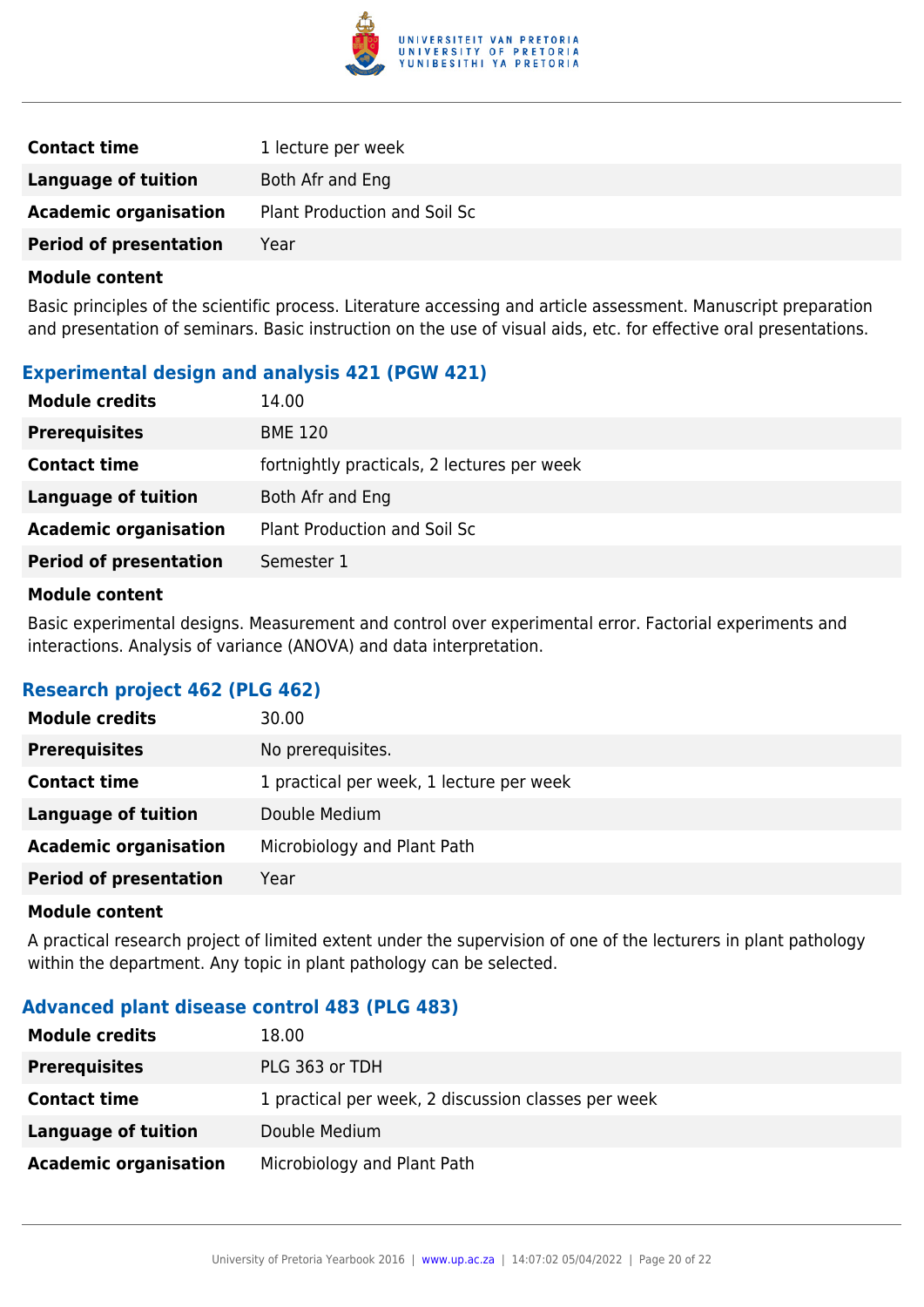

**Period of presentation** Semester 1

#### **Module content**

Advanced aspects of chemical and biological control of plant diseases as well as disease resistance.

#### **Current concepts in plant pathology 490 (PLG 490)**

| <b>Module credits</b>         | 18.00                       |
|-------------------------------|-----------------------------|
| <b>Prerequisites</b>          | Third-year status or TDH    |
| <b>Contact time</b>           | 1 seminar per week          |
| <b>Language of tuition</b>    | Double Medium               |
| <b>Academic organisation</b>  | Microbiology and Plant Path |
| <b>Period of presentation</b> | Semester 2                  |
| <b>Module content</b>         |                             |

This module will address the most recent concepts in plant pathology.

#### **Applied entomology 365 (ZEN 365)**

| <b>Module credits</b>         | 18.00                                      |
|-------------------------------|--------------------------------------------|
| <b>Service modules</b>        | <b>Faculty of Education</b>                |
| <b>Prerequisites</b>          | No prerequisites.                          |
| <b>Contact time</b>           | 2 practicals per week, 4 lectures per week |
| <b>Language of tuition</b>    | English                                    |
| <b>Academic organisation</b>  | Zoology and Entomology                     |
| <b>Period of presentation</b> | Quarter 4                                  |

#### **Module content**

\*It is strongly recommended that students first complete ZEN 355: Insect diversity 355 Impact of insects on economies, human health and well-being. Protection of corps from insect herbivores through monitoring, forecasting and application of the principles of integrated pest management; epidemiology and modern developments in the control of insect vectors of human and animal diseases; insects as a tool in forensic investigations; ecological and economic significance of insect pollinators and current threats to their survival and health. Lecturers will be complemented by practical experiences that provide students with skills in the design, conduct, analysis, interpretation and reporting of applied entomological research.

#### **Plant disease epidemiology 463 (PLG 463)**

| <b>Module credits</b>        | 18.00                                     |
|------------------------------|-------------------------------------------|
| <b>Prerequisites</b>         | PLG 251, PLG 262 and PLG 363              |
| <b>Contact time</b>          | 2 lectures per week, 1 practical per week |
| Language of tuition          | English                                   |
| <b>Academic organisation</b> | Microbiology and Plant Path               |